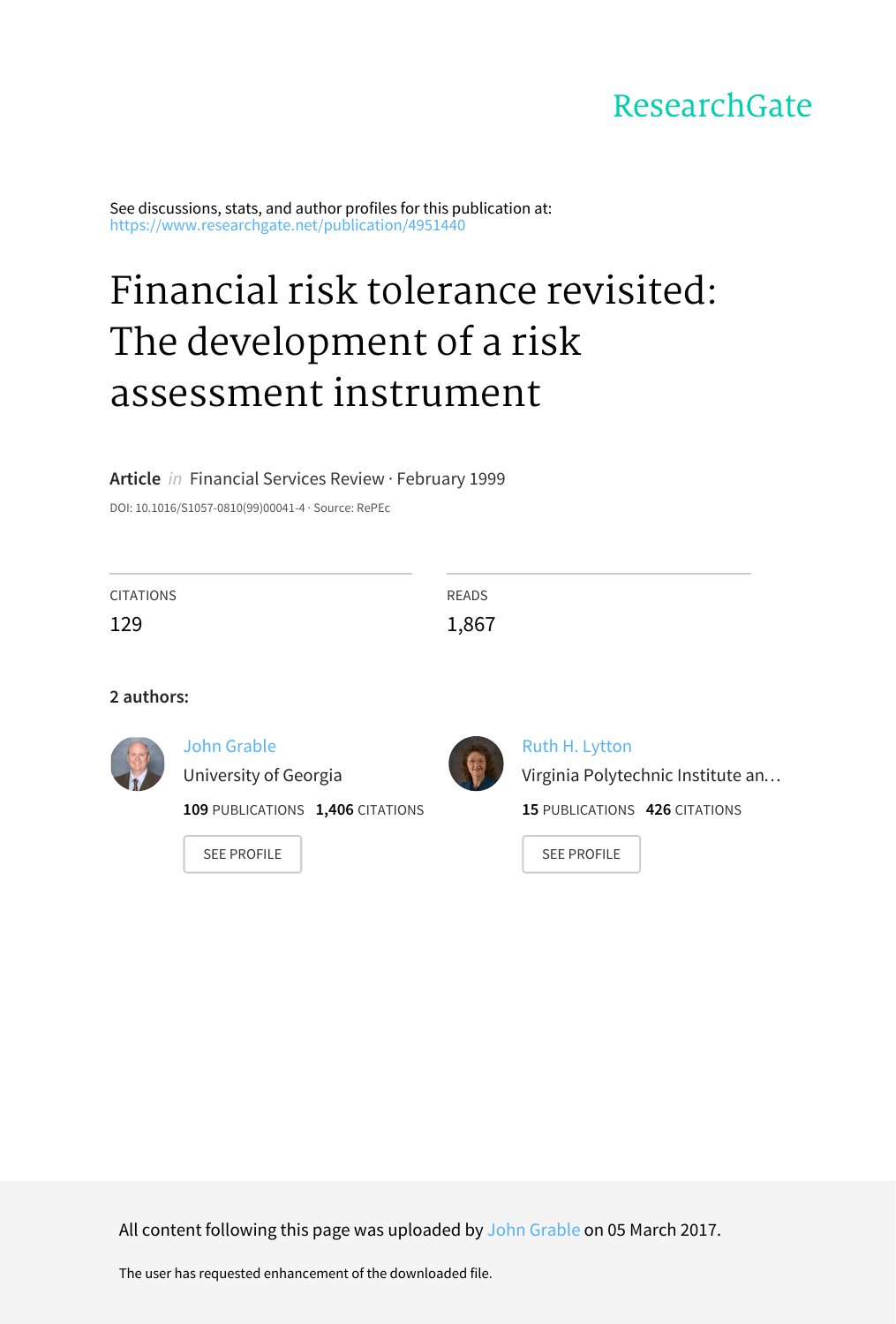

Financial Services Review 8 (1999) 163–181

FINANCIAL **ERVICES** 

# Financial risk tolerance revisited: the development of a risk assessment instrument<

John Grable,<sup>a,\*</sup>, Ruth H. Lytton,<sup>b</sup>

<sup>a</sup> Kansas State University, 318 Justin Hall, Manhattan, KS 66506, USA<br><sup>b</sup> Virginia Tech, 101 Wallace Hall, Blacksburg, VA 24061, USA *Virginia Tech, 101 Wallace Hall, Blacksburg, VA 24061, USA*

Received 8 January 1999; received in revised form 30 August 1999; accepted 20 October 1999

#### **Abstract**

This paper explores conceptual, methodological, and empirical issues related to the development of a financial risk-tolerance assessment instrument. Financial risk tolerance is a significant factor in a number of household financial decisions, yet few recognized, valid, and reliable methods of assessment are available for use by financial service providers and educators. Empirical results from a multistage development of a 13-item risk assessment instrument are discussed. The multidimensional instrument is presented as the foundation for the development of a more widely used and accepted index. Future use by practitioners and researchers is encouraged to further validate the usefulness of the instrument. © 2000 Elsevier Science Inc. All rights reserved.

*JEL classification:* D81

*Keywords:* Risk Tolerance; Risk Assessment; Heuristics

#### **1. Introduction**

Whether measured for the purpose of self-assessment or for documentation of investment suitability, financial risk tolerance is assumed to be a fundamental issue underlying a number of financial decisions. For this reason, researchers have long been interested in understanding

 $\dot{\gamma}$  Support for this research was provided by the Certified Financial Planner Board of Standards.

<sup>\*</sup> Corresponding author. Tel.:  $+1-785-532-1486$ ; fax:  $+1-785-532-5505$ .

*E-mail address:* grable@humec.ksu.edu (J. Grable)

<sup>1057-0810/00/\$ –</sup> see front matter © 2000 Elsevier Science Inc. All rights reserved. PII: S1057-0810(00)00041-4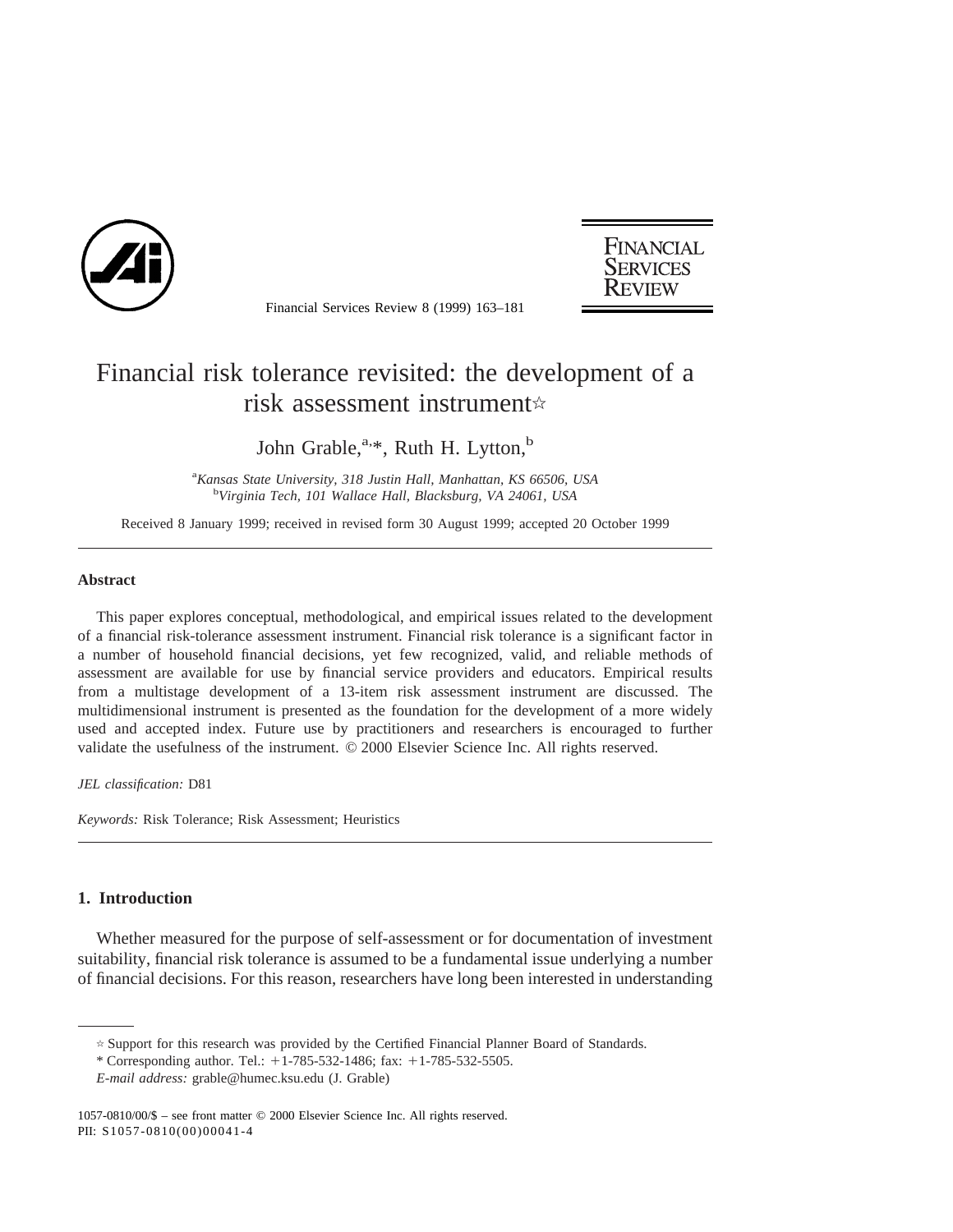the relationship between personal financial risk tolerance and factors as diverse as the life cycle and asset allocation choice decisions.

Unfortunately, according to [Droms \(1988\)](https://www.researchgate.net/publication/291786781_Measuring_Investor_Risk_Capacity_with_a_PASS?el=1_x_8&enrichId=rgreq-81e453807169823ece56453b6b602f62-XXX&enrichSource=Y292ZXJQYWdlOzQ5NTE0NDA7QVM6OTc2NTYyNzc4MzE2OTdAMTQwMDI5NDQ3OTgwOA==), MacCrimmon and Wehrung (1986), Roszkowski (1995), and Roszkowski, Snelbecker, and Leimberg (1993), there are few, if any, generally recognized measures or instruments designed to ascertain someone's financial risk tolerance or preference. According to Roszkowski et al. "most existing devices appear to have been created by various financial planning concerns for their local 'in-house' use or are adaptations of techniques that were meant for use in scientific studies . . . no one measure has yet emerged as the standard by which the others can be evaluated" (Roszkowski et al., 1993, p. 230).

The need for a widely accepted and commonly used instrument is as great today as any time in the past. Without such an instrument financial service providers and researchers have been forced to use other assessment techniques that may not adequately measure the underlying construct of financial risk tolerance. Furthermore, according to risk-tolerance researchers (e.g., [Droms, 1988](https://www.researchgate.net/publication/291786781_Measuring_Investor_Risk_Capacity_with_a_PASS?el=1_x_8&enrichId=rgreq-81e453807169823ece56453b6b602f62-XXX&enrichSource=Y292ZXJQYWdlOzQ5NTE0NDA7QVM6OTc2NTYyNzc4MzE2OTdAMTQwMDI5NDQ3OTgwOA==)) and financial planning practitioners (e.g., Opiela, 1996), the lack of a widely accepted risk-assessment instrument has been an ongoing problem slowing the pace of research in the area of financial management within the larger context of personal financial planning and investment management.

The purpose of this paper is to present a framework for the development of a financial risk tolerance assessment instrument, and, based upon this framework, propose a financial risk-tolerance assessment instrument with corresponding reliability and validity estimates. The concepts presented in this paper are offered with the hope of moving the financial service profession closer to the ultimate development and adoption of a standardized financial risk-tolerance assessment instrument.

#### **2. Financial risk-tolerance assessment: a review**

The study of risk has been of interest to investors and academics for hundreds of years ([Bernstein, 1996](https://www.researchgate.net/publication/269488253_Against_The_Gods_The_Remarkable_Story_of_Risk?el=1_x_8&enrichId=rgreq-81e453807169823ece56453b6b602f62-XXX&enrichSource=Y292ZXJQYWdlOzQ5NTE0NDA7QVM6OTc2NTYyNzc4MzE2OTdAMTQwMDI5NDQ3OTgwOA==)); however, most research attempts to understand financial risk tolerance are relatively recent. Over the 75 years of study in the United States, the assessment of financial risk tolerance has tended to revolve around five methodologies: choice dilemmas, utility theory, objective measures, heuristic judgments, and subjective assessment. The following discussion briefly describes these methods.

Choice dilemmas were a popular method of risk assessment until the mid-1970s. Basically, choice dilemmas are scenarios where respondents are asked to make a risk choice for themselves or someone else regarding an everyday life event. After years of use these tests were found to generate little evidence of general risk-taking propensity across situations because the items were one-dimensional. MacCrimmon and Wehrung (1986) summarized findings related to choice dilemmas by concluding that items that ask someone "how risk tolerant are you?" measure only a small part of the multidimensional nature of risk and that most people misstate their risk tolerance in these situations.

Utility theory continues to be a popular method of assessing financial risk tolerance; however, recent research challenges the standard utility function assumption by showing that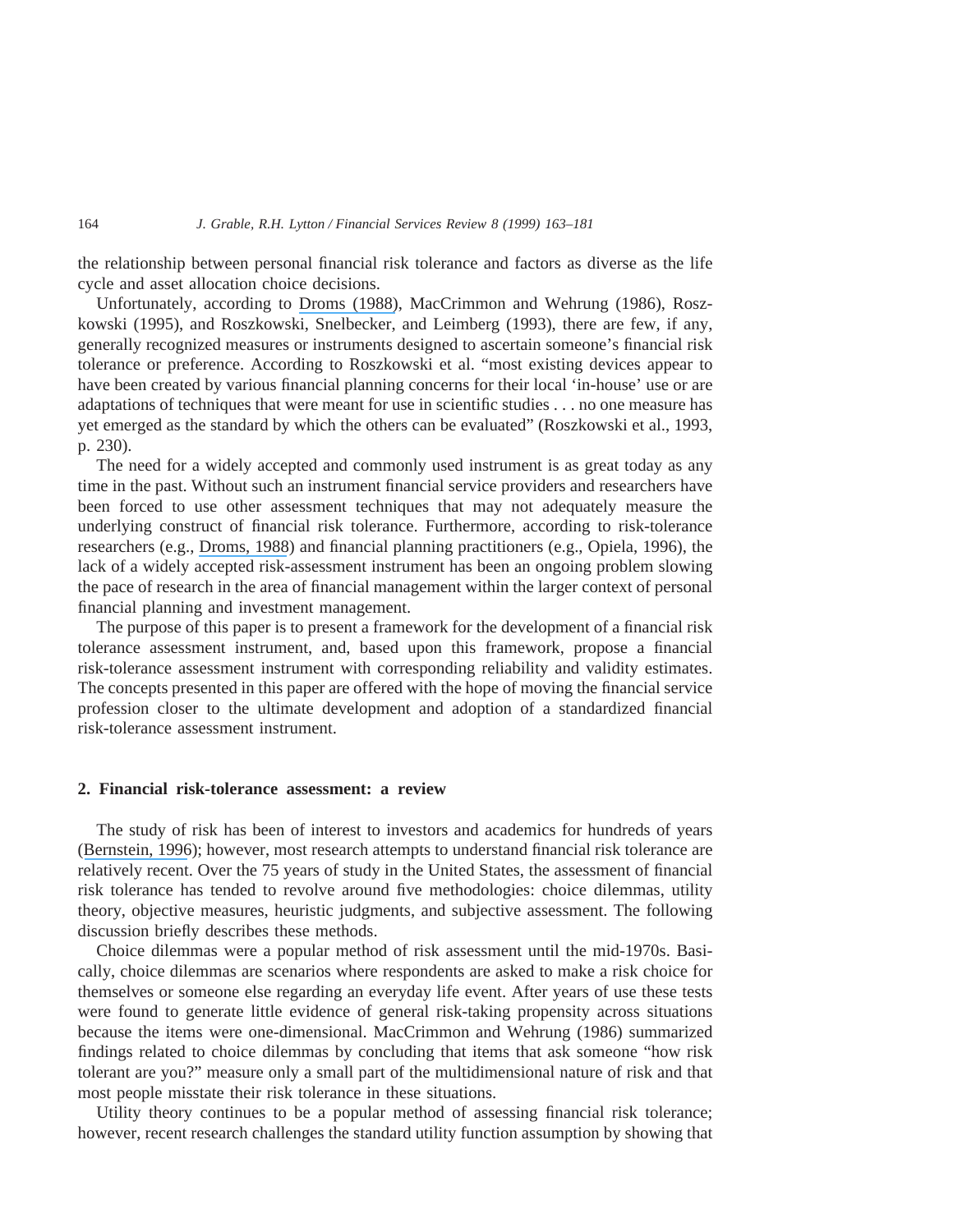most people do not have a constant risk aversion throughout the entire domain of wealth ([Shefrin and Statman, 1993](https://www.researchgate.net/publication/5055047_Behavioral_Aspects_of_the_Design_and_Marketing_of_Financial_Products?el=1_x_8&enrichId=rgreq-81e453807169823ece56453b6b602f62-XXX&enrichSource=Y292ZXJQYWdlOzQ5NTE0NDA7QVM6OTc2NTYyNzc4MzE2OTdAMTQwMDI5NDQ3OTgwOA==)). It has been suggested that utility theory cannot adequately represent risk-taking preferences and tolerances because "the magnitudes of potential loss and gain amounts, their chances of occurrence, and the exposure to potential loss contribute to the degree of threat (versus opportunity) in a risky situation" (Kahneman and Tversky, 1979, p. 266). In other words, people tend to be consistently more willing to take risks when certain losses are anticipated, and are more willing to settle for a sure gain when absolute gains are anticipated (Statman, 1995).

The difficulty of measuring and assessing someone's risk tolerance has prompted some researchers to recommend that "financial planners should focus on measurements of objective risk tolerance" (Sung and Hanna, 1996, p. 228). Objective measure analysis appears to offer great potential in the assessment of financial risk tolerance ([Schooley and Worden,](https://www.researchgate.net/publication/4951383_Risk_Aversion_Measures_Comparing_Attitudes_and_Asset_Allocation?el=1_x_8&enrichId=rgreq-81e453807169823ece56453b6b602f62-XXX&enrichSource=Y292ZXJQYWdlOzQ5NTE0NDA7QVM6OTc2NTYyNzc4MzE2OTdAMTQwMDI5NDQ3OTgwOA==) [1996](https://www.researchgate.net/publication/4951383_Risk_Aversion_Measures_Comparing_Attitudes_and_Asset_Allocation?el=1_x_8&enrichId=rgreq-81e453807169823ece56453b6b602f62-XXX&enrichSource=Y292ZXJQYWdlOzQ5NTE0NDA7QVM6OTc2NTYyNzc4MzE2OTdAMTQwMDI5NDQ3OTgwOA==)); however, objective risk-tolerance measures that require researchers to deduce someone's risk tolerance via their asset holdings may also pose serious validity problems. Objective measures assume that investors act in a rational way and that a person's asset allocation is a result of personal choice rather than the advice of a third party. As a result, objective measures 1) tend to be descriptive rather than predictive, 2) do not account for the multidimensional nature of risk, and (c) often fail to explain actual investor behavior (Elvekrog, 1996; Train, 1995).

Financial services professionals commonly use heuristic judgments to assess and predict financial risk tolerance (Roszkowski et al., 1993). This method assumes strong correlation's between demographic and socioeconomic characteristics and financial risk tolerance ([Grable](https://www.researchgate.net/publication/228225789_Investor_Risk_Tolerance_Testing_The_Efficacy_Of_Demographics_As_Differentiating_And_Classifying_Factors?el=1_x_8&enrichId=rgreq-81e453807169823ece56453b6b602f62-XXX&enrichSource=Y292ZXJQYWdlOzQ5NTE0NDA7QVM6OTc2NTYyNzc4MzE2OTdAMTQwMDI5NDQ3OTgwOA==) [and Lytton, 1998](https://www.researchgate.net/publication/228225789_Investor_Risk_Tolerance_Testing_The_Efficacy_Of_Demographics_As_Differentiating_And_Classifying_Factors?el=1_x_8&enrichId=rgreq-81e453807169823ece56453b6b602f62-XXX&enrichSource=Y292ZXJQYWdlOzQ5NTE0NDA7QVM6OTc2NTYyNzc4MzE2OTdAMTQwMDI5NDQ3OTgwOA==)). For example, it is commonly assumed that older investors are inherently less risk tolerant than younger investors are. Based on this heuristic, older individuals are typically advised to invest less of their assets in equities and more in fixed income securities. Although often assumed to be based on empirically tested assumptions, heuristic judgments often fail to adequately explain or predict actual investor behavior. In many cases heuristic judgments are little more than commonly accepted myths (Cutler, 1995). As [Haliassos and](https://www.researchgate.net/publication/4808963_Why_do_so_Few_Hold_Stocks?el=1_x_8&enrichId=rgreq-81e453807169823ece56453b6b602f62-XXX&enrichSource=Y292ZXJQYWdlOzQ5NTE0NDA7QVM6OTc2NTYyNzc4MzE2OTdAMTQwMDI5NDQ3OTgwOA==) [Bertaut \(1995\) and](https://www.researchgate.net/publication/4808963_Why_do_so_Few_Hold_Stocks?el=1_x_8&enrichId=rgreq-81e453807169823ece56453b6b602f62-XXX&enrichSource=Y292ZXJQYWdlOzQ5NTE0NDA7QVM6OTc2NTYyNzc4MzE2OTdAMTQwMDI5NDQ3OTgwOA==) Yoo (1994) concluded, "the current body of theoretical literature does not adequately describe the behavior of individuals" (Yoo, 1994, p.1), leaving many to conclude that past research gives limited insight into the relationship between demographic and socioeconomic characteristics and risk tolerance.

Research findings related to choice dilemmas, utility analysis, objective functions, and heuristic judgments have led some researchers and practitioners studying risk-tolerance theory to conclude that these methods are not entirely appropriate when attempting to assess a person's financial risk tolerance (e.g., [Grable and Lytton, 1998;](https://www.researchgate.net/publication/228225789_Investor_Risk_Tolerance_Testing_The_Efficacy_Of_Demographics_As_Differentiating_And_Classifying_Factors?el=1_x_8&enrichId=rgreq-81e453807169823ece56453b6b602f62-XXX&enrichSource=Y292ZXJQYWdlOzQ5NTE0NDA7QVM6OTc2NTYyNzc4MzE2OTdAMTQwMDI5NDQ3OTgwOA==) MacCrimmon and Wehrung, 1986; Statman, 1995). Instead, it has been argued that the best way to concisely and accurately identify a person's financial risk tolerance is to use an assessment instrument designed specifically to measure subjective risk tolerance using multidimensional financial scenarios and situations (MacCrimmon and Wehrung, 1986). However, as noted above, there are few, if any, widely accepted and commonly used measures or instruments designed to ascertain someone's financial risk tolerance (Roszkowski, 1995).

MacCrimmon and Wehrung (1986) recommended the use of a questionnaire type instrument over other types of measures or experiments because a questionnaire does not subject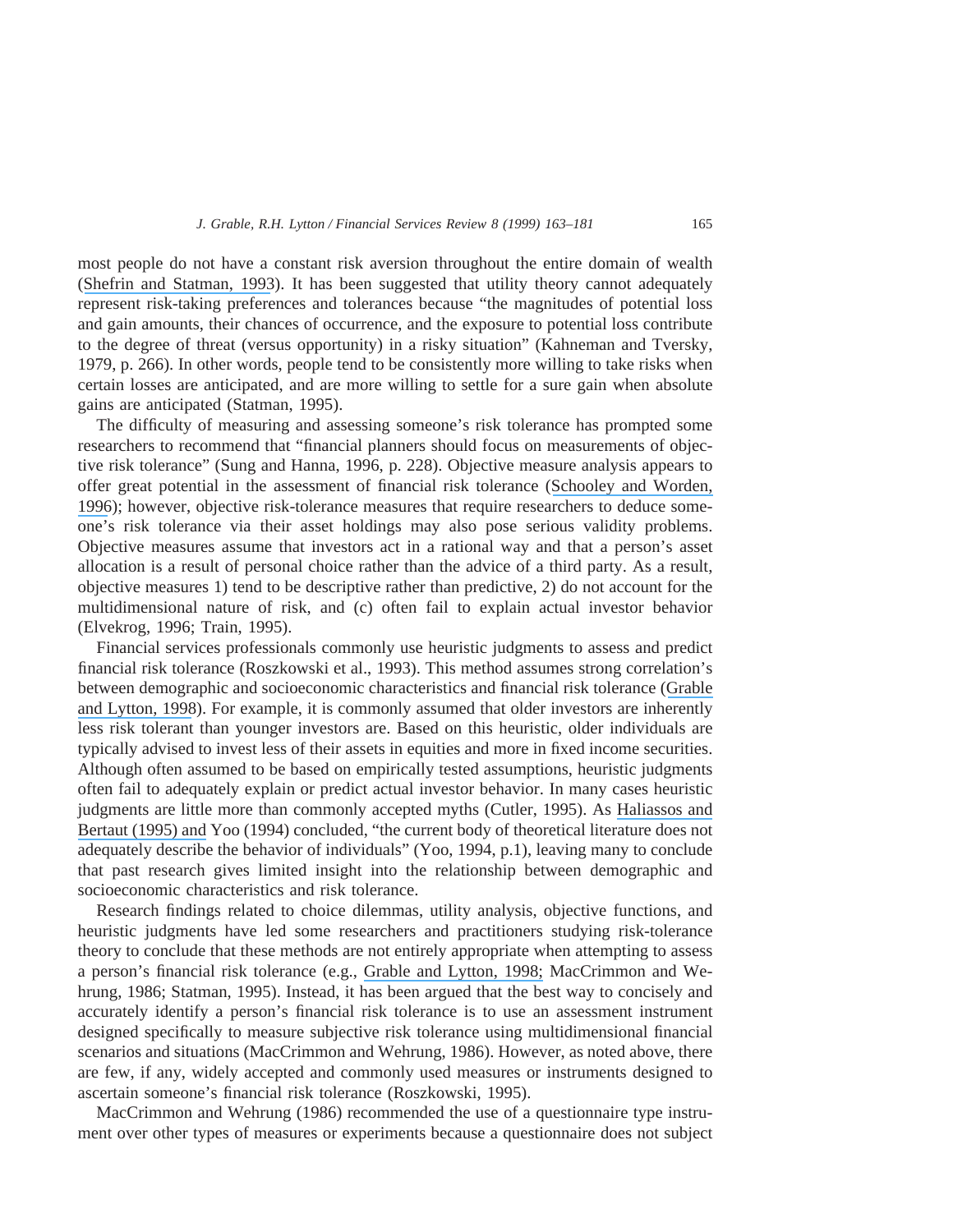a respondent's tolerances to "subtle influences of the decision analyst during the assessment process" (MacCrimmon and Wehrung, 1986, p. 65). Questionnaires also were recommended because they allow large numbers of subjects to participate in assessments, thus eliminating response biases that can arise when multiple analysts are used to assess tolerances on an interactive basis. Additionally, instead of relying on a single item, MacCrimmon and Wehrung recommended that surveys and experiments include situation items where respondents are asked to make financial decisions concerning lotteries, stocks, bonds, mutual funds, real estate, options, commodities, and other types of investments.

## *2.1. A review of instrument development issues*

Roszkowski (1998) noted that assessing someone's level of risk tolerance is a difficult process because risk tolerance is an elusive, ambiguous concept. Some researchers have suggested that risk taking is constant across situations, but evidence indicates that, for example, a person's level of risk tolerance for physical activities is not a good gauge of risk taking in financial situations (Roszkowski, 1998; Rowland, 1996). Because many people are unsophisticated about investments, it is essential that assessment instruments consider different classes of assets and situations. Without this consideration and the addition of multidimensional questions, research indicates that people will tend to overestimate their actual level of risk tolerance because of a desire to appear socially acceptable. A greater range of financial choices also permits researchers to make more specific distinctions among individuals.

When making risky financial choices, the literature suggests that people consider four distinct elements: 1) the probability of gains, 2) the probability of loss, 3) the dollar amount of potential gains, and 4) the potential dollar loss (MacCrimmon and Wehrung, 1986). To assess risk tolerance accurately, Roszkowski et al. (1993) suggest that risk-tolerance assessments include items querying respondents' tolerances for guaranteed versus probable gambles, minimum probability of success items that require a risky course of action, and items offering minimum returns that require respondents to undertake a risky course of action. Others have suggested including financial assessment items that elicit a choice between a sure loss of a definite amount and the probable loss of a larger amount. Most people become risk seeking in "the sense that they are more willing to risk a large loss than to accept a small, but certain, loss" (Roszkowski, 1995, p. 44).

It also has been recommended throughout the literature that multidimensional situations remain within the context of personal finance rather than including situations outside the realm of personal finance (Rowland, 1996). Roszkowski and Snelbecker (1989) found "that to gauge risk-taking propensity, it is necessary to ask many different items and to integrate the answers. Diversifying the items used to assess risk tolerance is a sound procedure to follow" (Roszkowski and Snelbecker, 1989, p. 118); however, it is important to keep in mind that a questionnaire need not be too long. [Roszkowski and Bean \(1990\)](https://www.researchgate.net/publication/225240332_Believe_It_or_Not_Longer_Questionnaires_Have_Lower_Response_Rates?el=1_x_8&enrichId=rgreq-81e453807169823ece56453b6b602f62-XXX&enrichSource=Y292ZXJQYWdlOzQ5NTE0NDA7QVM6OTc2NTYyNzc4MzE2OTdAMTQwMDI5NDQ3OTgwOA==), based on the results of a comprehensive review of response biases found in the literature, concluded that questionnaire length is inversely related to response rate, and that shorter questionnaires are almost always better than longer ones.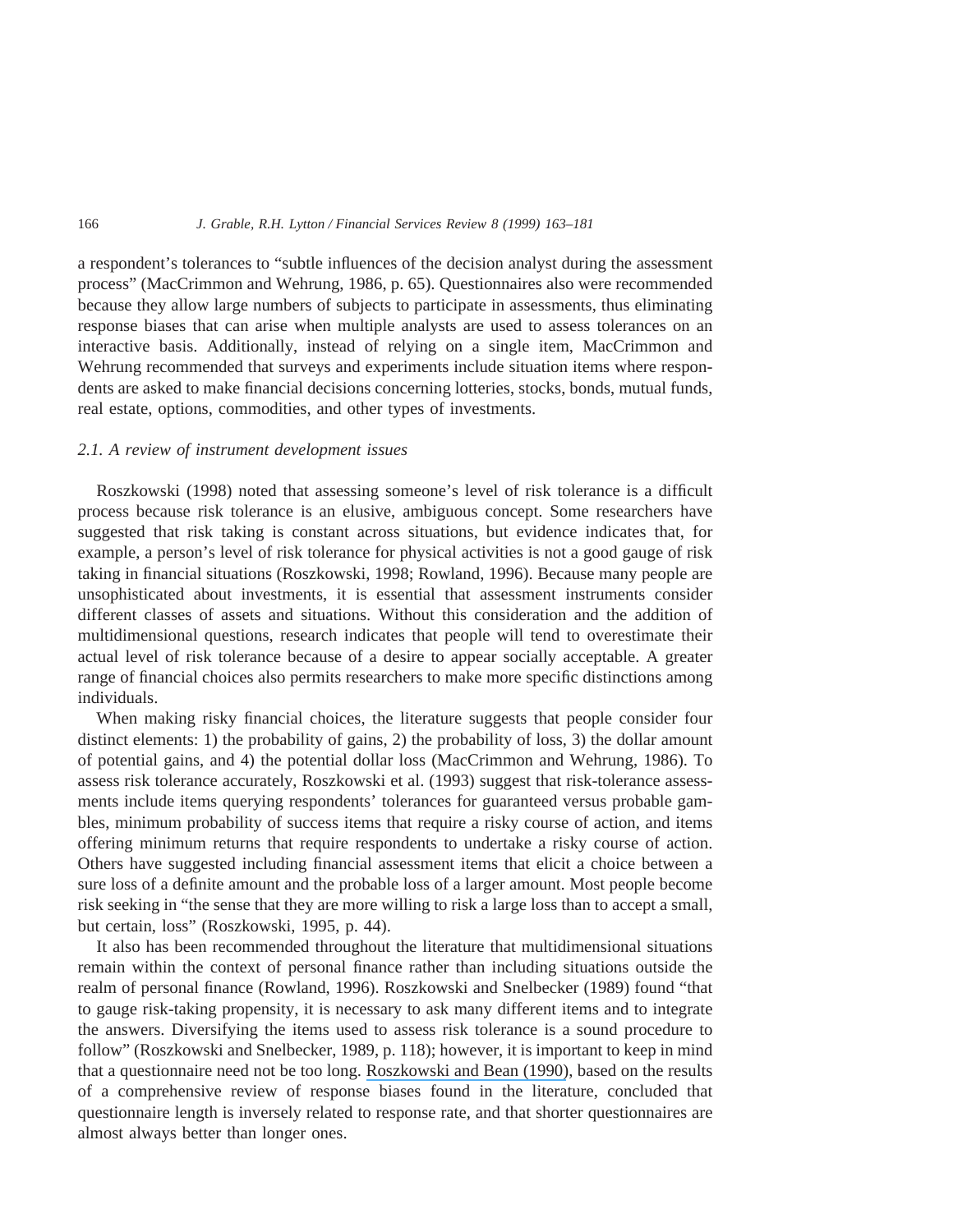#### *2.2. A review of validity and reliability issues*

The concurrent issues of validity and reliability play an important role in the development of financial risk-tolerance assessment instruments (MacCrimmon and Wehrung, 1986; Roszkowski et al., 1993; Roszkowski, 1995). The following discussion provides a brief outline of validity and reliability concepts as they relate to the development of a financial risk-tolerance assessment instrument.

Validity issues play a critical role in the creation and use of instruments designed specifically to predict and measure behavioral attitudes (Babbie, 1983). Face validity must be assured by combining, modifying, and integrating successfully used financial risk-tolerance items. These types of items generally emerge from a review of previous research, but they may also be developed from empirical observation. It also is important that an instrument obtain convergent validity by comparing different measures of the same trait in tests to assure that they are correlated significantly and substantially with one another. If an index is created from answers obtained from an instrument, it is crucial to test for internal validation. Internal validation assures researchers that a relationship between individual items and the measure itself exists.

Also of importance is the consistency offered by an instrument. According to [Pedhazur](https://www.researchgate.net/publication/49547463_Multiple_Regression_In_Behavioral_Research?el=1_x_8&enrichId=rgreq-81e453807169823ece56453b6b602f62-XXX&enrichSource=Y292ZXJQYWdlOzQ5NTE0NDA7QVM6OTc2NTYyNzc4MzE2OTdAMTQwMDI5NDQ3OTgwOA==) [\(1982\)](https://www.researchgate.net/publication/49547463_Multiple_Regression_In_Behavioral_Research?el=1_x_8&enrichId=rgreq-81e453807169823ece56453b6b602f62-XXX&enrichSource=Y292ZXJQYWdlOzQ5NTE0NDA7QVM6OTc2NTYyNzc4MzE2OTdAMTQwMDI5NDQ3OTgwOA==), in non-experimental research "the reliability of the measure of the independent variable tends to be low to moderate (i.e., ranging from about 0.5 to about 0.8). This is particularly so with some of the attributes used in such research (e.g., cognitive styles, self-concept, ego strength, and attitudes). Therefore, the bias in estimating the regression coefficient in non-experimental research may be considerable" (Pedhazur, 1982, p. 34). This indicates that for a "test to predict criterion, predictive validity is more important than reliability" (Isaac and Michael, 1995, p. 131). Although reliability plays a secondary role, compared to validity, when developing a financial risk-tolerance assessment instrument, it is still important to judge an instrument by how consistently findings emerge from one measurement to another. Future instruments designed to measure risk-tolerance attitudes should show alphas in the range of 0.5 to 0.8, with a correspondingly high criterion-related validity (Henerson, Morris, and Fitz–Gibbon, 1987; Isaac and Michael, 1995; [Pedhazur,](https://www.researchgate.net/publication/49547463_Multiple_Regression_In_Behavioral_Research?el=1_x_8&enrichId=rgreq-81e453807169823ece56453b6b602f62-XXX&enrichSource=Y292ZXJQYWdlOzQ5NTE0NDA7QVM6OTc2NTYyNzc4MzE2OTdAMTQwMDI5NDQ3OTgwOA==) [1982](https://www.researchgate.net/publication/49547463_Multiple_Regression_In_Behavioral_Research?el=1_x_8&enrichId=rgreq-81e453807169823ece56453b6b602f62-XXX&enrichSource=Y292ZXJQYWdlOzQ5NTE0NDA7QVM6OTc2NTYyNzc4MzE2OTdAMTQwMDI5NDQ3OTgwOA==)).

#### *2.3. Summary*

The literature suggests that a financial risk-tolerance assessment instrument must include at least five elements: 1) some central concept of risk, 2) allowance for the derivation of a risk measure, 3) relevance to respondents, 4) ease of administration, and 5) adequate validity and reliability (MacCrimmon and Wehrung, 1986). Assessment items used within an instrument must also meet several other requirements as suggested by MacCrimmon and Wehrung: 1) cover a variety of risky financial situations in a multidimensional manner including standard versus natural occurring risks, behaviors, attitudes, threats, opportunities, and simple versus complex situations; 2) be consistent and non-redundant; 3) be interesting to complete; and 4) take a limited amount of time to complete. Of course, an instrument must also show a high degree of validity and reliability. Together the issues that guide the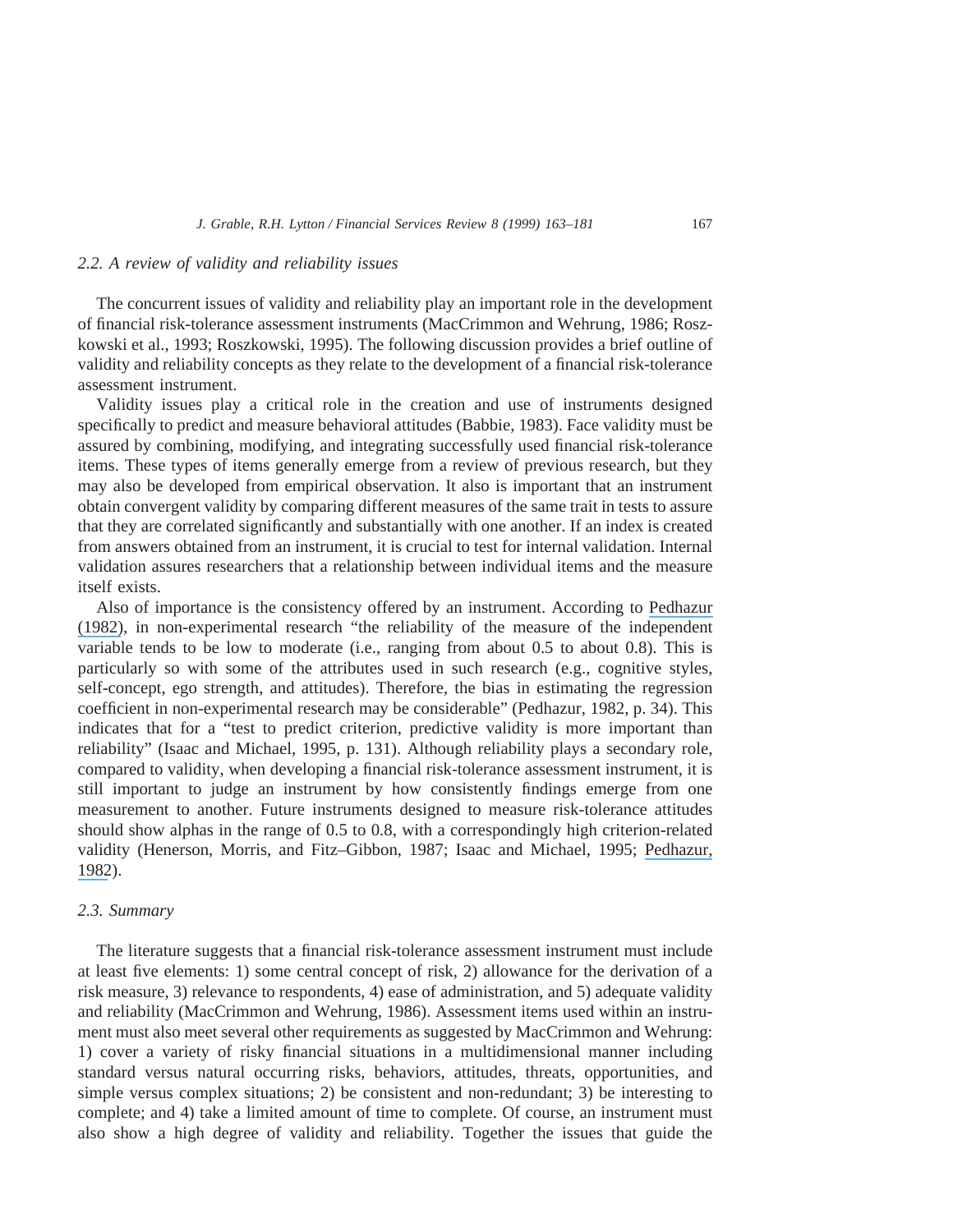development of any measurement index, as well as those issues unique to measuring the construct of financial risk tolerance, should serve as a starting point in the development of an assessment instrument.

#### **3. The development and testing of an instrument**

The following process, as originally outlined by Babbie (1983), was used as the framework for the development and testing of the instrument presented in this paper. Babbie recommended that an instrument be created by 1) selecting items for an instrument, 2) conducting an item analysis, 3) creating index scores, and 4) testing for index and instrument validity and reliability.

During the initial development stage of the instrument over 100 assessment items were originally selected from a review of academic and trade publications. The face validity of these initial items was examined by the researchers. Items that appeared to measure something other than financial risk tolerance (e.g., preferences for general risk seeking, tolerances for physical pain, etc.) were eliminated; however, special attention was made to assure that subtle differences in financial risk tolerance, such an investment risks and gambles, were represented. Using this method the original 100 items were reduced to 50.

Using a pilot study of undergraduate and graduate students, data were obtained to examine relationships among the remaining 50 assessment items. It was assumed that these items were valid on their face, and that the items were related to one another empirically. This assumption was based on the understanding that the majority of the items were selected from practitioner sources (e.g., financial planning trade publications and in-house brokerage assessments), and that as such, the items were useful in assisting financial planners and their clients in assessing risk-tolerance attitudes. The data were used to conduct bivariate and multivariate item analyses.

A bivariate item analysis was conducted to assure that items were empirically related to each other. Correlation coefficients were developed for each pair of the 50 items. It was hypothesized that respondents who appeared highly risk tolerant on one item should also appear highly risk tolerant on the other items. Items that showed inconsistency in correlation's (i.e., respondents who were generally highly risk tolerant tended to be less risk tolerant on an item) were removed from the pool of items. To avoid multicollinearity problems as outlined by Babbie (1983), items were also eliminated if there was a very strong relationship between two items.

Based on this bivariate analysis approximately 30 items were chosen for inclusion in the item pool. To further reduce the item pool two tests were conducted on these 30 items. First, each item that offered respondents a risk-free alternative or a non-response choice was eliminated. This was done to conform to research findings that suggest possible skewing of responses towards non-response categories ([Kahneman and Tversky, 1979](https://www.researchgate.net/publication/4814288_Prospect_Theory_An_Analysis_of_Decision_Under_Risk?el=1_x_8&enrichId=rgreq-81e453807169823ece56453b6b602f62-XXX&enrichSource=Y292ZXJQYWdlOzQ5NTE0NDA7QVM6OTc2NTYyNzc4MzE2OTdAMTQwMDI5NDQ3OTgwOA==)). Second, index scores were developed for each respondent using the remaining items. Answer choices for each item were given a weight (maximum range 1 to 4) according to the riskiness of the response. Higher weightings indicated a riskier choice, whereas lower weightings indicated a less risky choice. The index was constructed by summing the weights corresponding to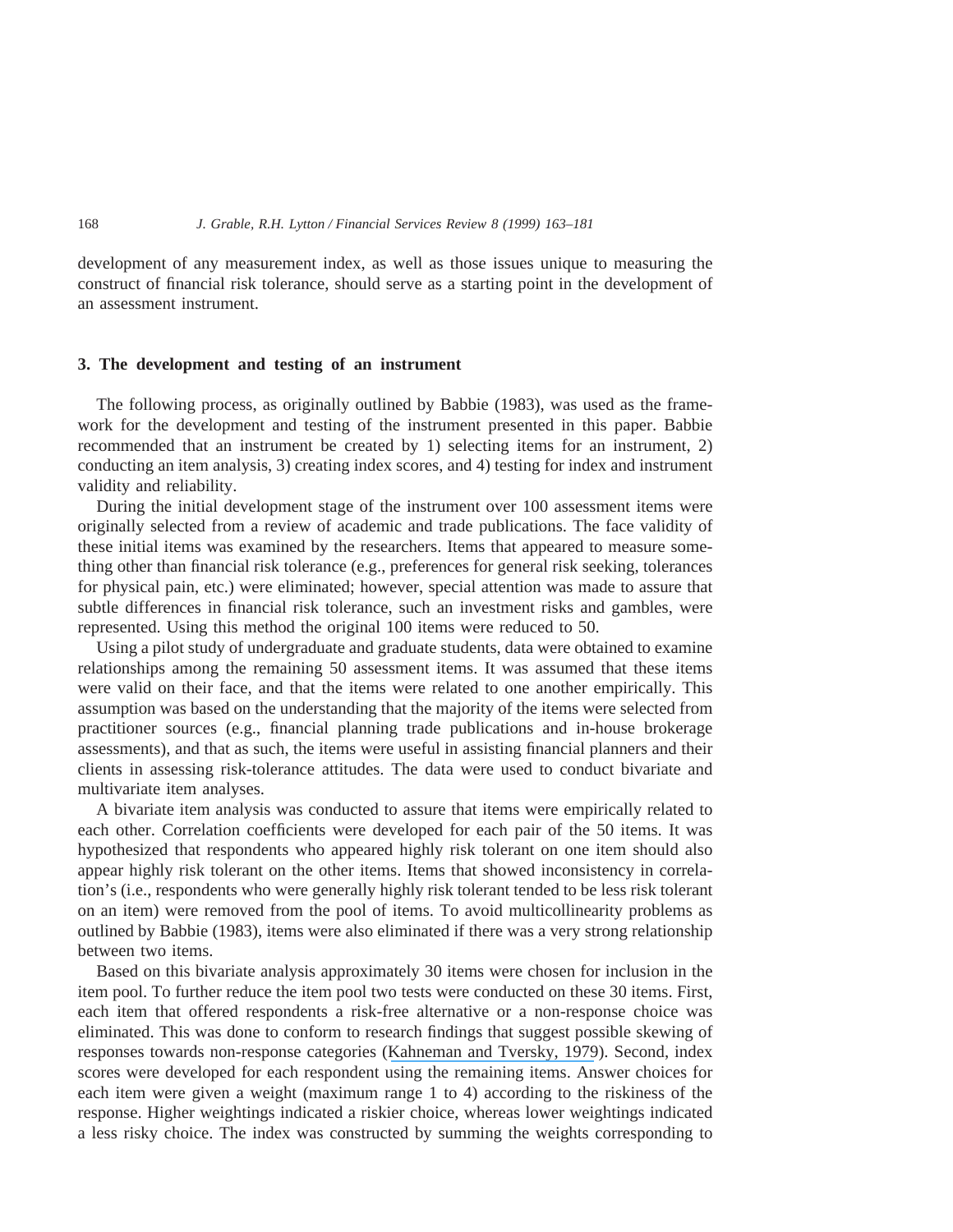each response. These items were evaluated using a multivariate item analysis. Specifically, financial risk-tolerance composite scores were regressed on each of the remaining items. This test indicated that 20 items had a strong relationship with the final composite index. This evaluation confirmed that respondents who scored low (or high) on one item generally scored similarly on other items. The final 20 items are shown it Table 1. A discussion of each item, as a measure of a dimension of financial risk tolerance, follows Table 1.

#### *3.1. Item justification*

The 20 items in Table 1 were originally selected from published measures as reported by Bernstein (1993), Epstein and Garfield (1992), Goldberg (1995), Malkiel (1994), Mehrabian (1991), Mellan (1994), 1995), Pring (1993), Shefrin and Statman (1985), [1993](https://www.researchgate.net/publication/5055047_Behavioral_Aspects_of_the_Design_and_Marketing_of_Financial_Products?el=1_x_8&enrichId=rgreq-81e453807169823ece56453b6b602f62-XXX&enrichSource=Y292ZXJQYWdlOzQ5NTE0NDA7QVM6OTc2NTYyNzc4MzE2OTdAMTQwMDI5NDQ3OTgwOA==)), Statman (1995), Tobias (1978), *Pioneer News* (1996), Yamauchi and Templer (1982), and other researchers. In addition to meeting validity and reliability requirements, the items 1) offer a high degree of face validity, 2) allow for the derivation of a risk measure, 3) offer relevance to potential respondents, and 4) offer ease of administration (MacCrimmon and Wehrung, 1986).

The items in Table 1, if used individually, will tend to measure a distinct dimension or limited dimensions of financial risk tolerance. Table 2 indicates the dimension of risk each item was originally thought to assess. By understanding how each item works alone, it is possible to see how an instrument using the items in a concurrent assessment of risk tolerance will be more likely to accurately measure a person's overall financial risk tolerance. Note that in some cases an item is useful in measuring more than one dimension of risk. These types of assessment items tend to offer a more accurate measure of someone's risk tolerance, although items that measure only one dimension are useful as well. A brief description of each risk dimension, and how items within each dimension work to assess financial risk tolerance, follows Table 2.

Guaranteed versus probable gambles require a respondent to make risk calculations. For example, in item 2, the probable chance of winning \$100,000 is less than any of the other options; however, in terms of a mathematical calculation, the payout of \$5,000 (\$100,000  $\times$ 5%) is greater than the mathematical payout offered in the other answers. As a result, a respondent who chooses the most risky choice, on its face, is considered to have a higher risk tolerance compared to someone who chooses another answer. In addition to item two, items 11, 13, 14, 15, and 20 all offer a respondent a guaranteed safe option with a corresponding probable gain. In every case, a respondent who chooses a gamble over the guaranteed return should be considered more risk tolerant.

General risk taking propensity, or general risk choice, can be measured by using items four and 13. For example, according to Mellan (1995), a respondent who finds it easy to pass up a bargain when shopping is thought to have a relatively high tolerance for financial risk. This correlation between general risk choice and financial risk tolerance is based on the concept that some individuals view money as a source of anxiety, and because anxiety can be a hindrance to making risky financial choices, an inverse relationship exists between anxiety and risk tolerance. Similarly, the interpretation of item 13 suggests that the more risk tolerant individuals would "borrow money from friends and relatives. . . [to] qualify for a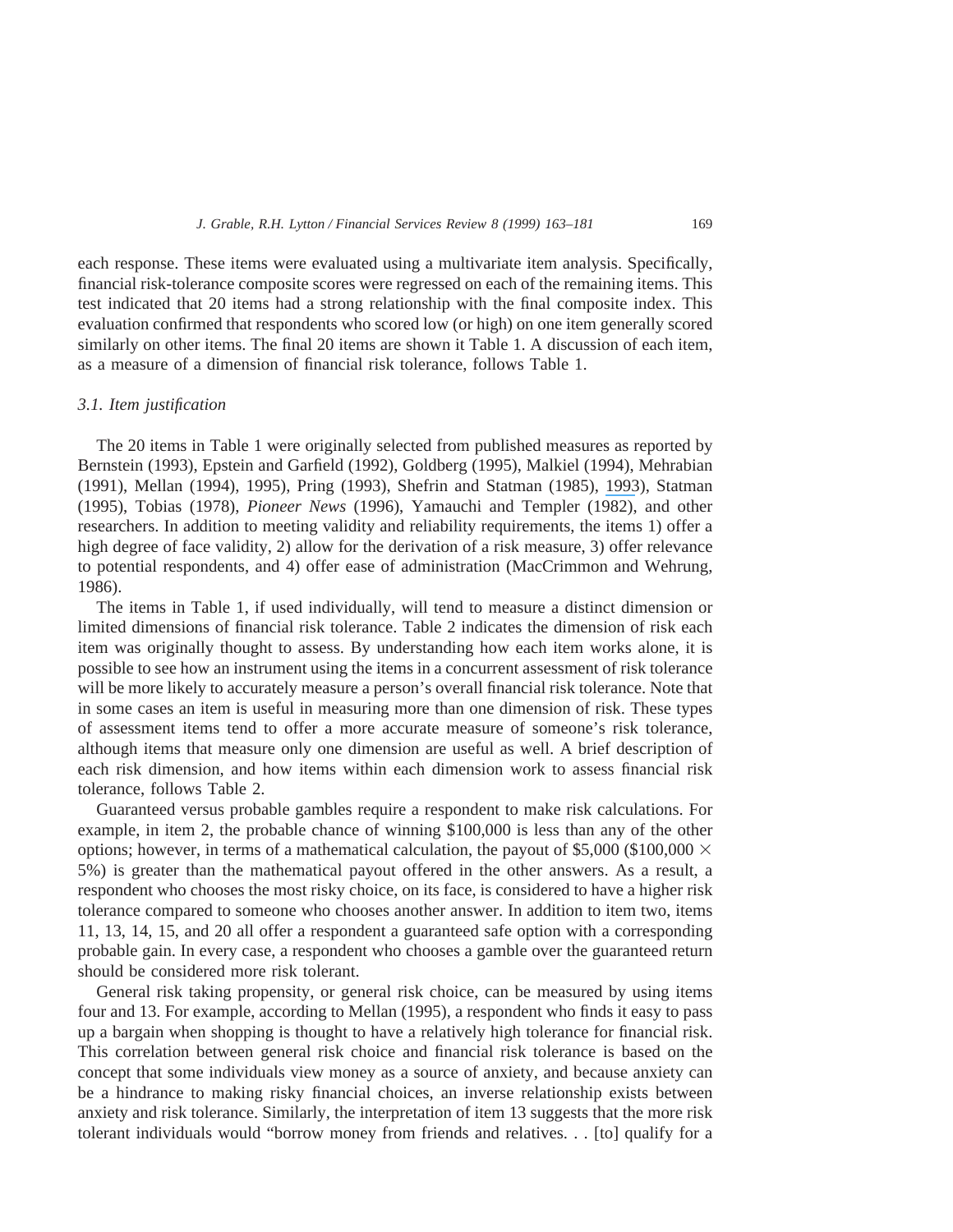Table 1

Financial risk tolerance assessment items

| Items |                                                                                                          |
|-------|----------------------------------------------------------------------------------------------------------|
| 1.    | In general, how would your best friend describe you as a risk taker?                                     |
|       | a. A real gambler                                                                                        |
|       | Willing to take risks after completing adequate research<br>b.                                           |
|       | c. Cautious                                                                                              |
|       | d. A real risk avoider                                                                                   |
| 2.    | You are on a TV game show and can choose one of the following. Which would you take?                     |
|       | $$1,000$ in cash<br>a.                                                                                   |
|       | b. A 50% chance at winning $$5,000$                                                                      |
|       | c. A 25% chance at winning \$10,000                                                                      |
|       | d. A 5% chance at winning $$100,000$                                                                     |
| 3.    | You have just finished saving for a "once-in-a-lifetime" vacation. Three weeks before you plan to leave, |
|       | you lose your job. You would:                                                                            |
|       | Cancel the vacation<br>a.                                                                                |
|       | b. Take a much more modest vacation                                                                      |
|       | c. Go as scheduled, reasoning that you need the time to prepare for a job search                         |
|       | d. Extend your vacation, because this might be your last chance to go first-class                        |
| 4.    | How would you respond to the following statement? "It's hard for me to pass up a bargain."               |
|       | Very true<br>a.                                                                                          |
|       | Sometimes true<br>b.                                                                                     |
|       | c. Not at all true                                                                                       |
| 5.    | If you unexpectedly received \$20,000 to <i>invest</i> , what would you do?                              |
|       | Deposit it in a bank account, money market account, or an insured CD<br>a.                               |
|       | b. Invest it in safe high quality bonds or bond mutual funds                                             |
|       | c. Invest it in stocks or stock mutual funds                                                             |
| 6.    | In terms of experience, how comfortable are you investing in stocks or stock mutual funds?               |
|       | Not at all comfortable<br>a.                                                                             |
|       | Somewhat comfortable<br>b.                                                                               |
|       | c. Very comfortable                                                                                      |
| 7.    | Which situation would make you the happiest?                                                             |
|       | You win \$50,000 in a publisher's contest<br>a.                                                          |
|       | b. You inherit \$50,000 from a rich relative                                                             |
|       | c. You earn \$50,000 by risking \$1,000 in the options market                                            |
|       | Any of the above—after all, you're happy with the \$50,000<br>d.                                         |
| 8.    | When you think of the word "risk" which of the following words comes to mind first?<br>Loss              |
|       | a.                                                                                                       |
|       | Uncertainty<br>b.                                                                                        |
|       | c. Opportunity<br>d. Thrill                                                                              |
| 9.    | You inherit a mortgage-free house worth \$80,000. The house is in a nice neighborhood, and you believe   |
|       | that it should increase in value faster than inflation Hufortunately the house needs repairs. If repted  |

that it should increase in value faster than inflation. Unfortunately, the house needs repairs. If rented today, the house would bring in \$600 monthly, but if updates and repairs were made, the house would rent for \$800 per month. To finance the repairs you'll need to take out a mortgage on the property. You would:

- a. Sell the house
- b. Rent the house as is
- c. Remodel and update the house, and then rent it
- 10. In your opinion, is it more important to be protected from rising consumer prices (inflation) or to maintain the safety of your money from loss or theft?
	- a. Much more important to secure the safety of my money
	- b. Much more important to be protected from rising prices (inflation)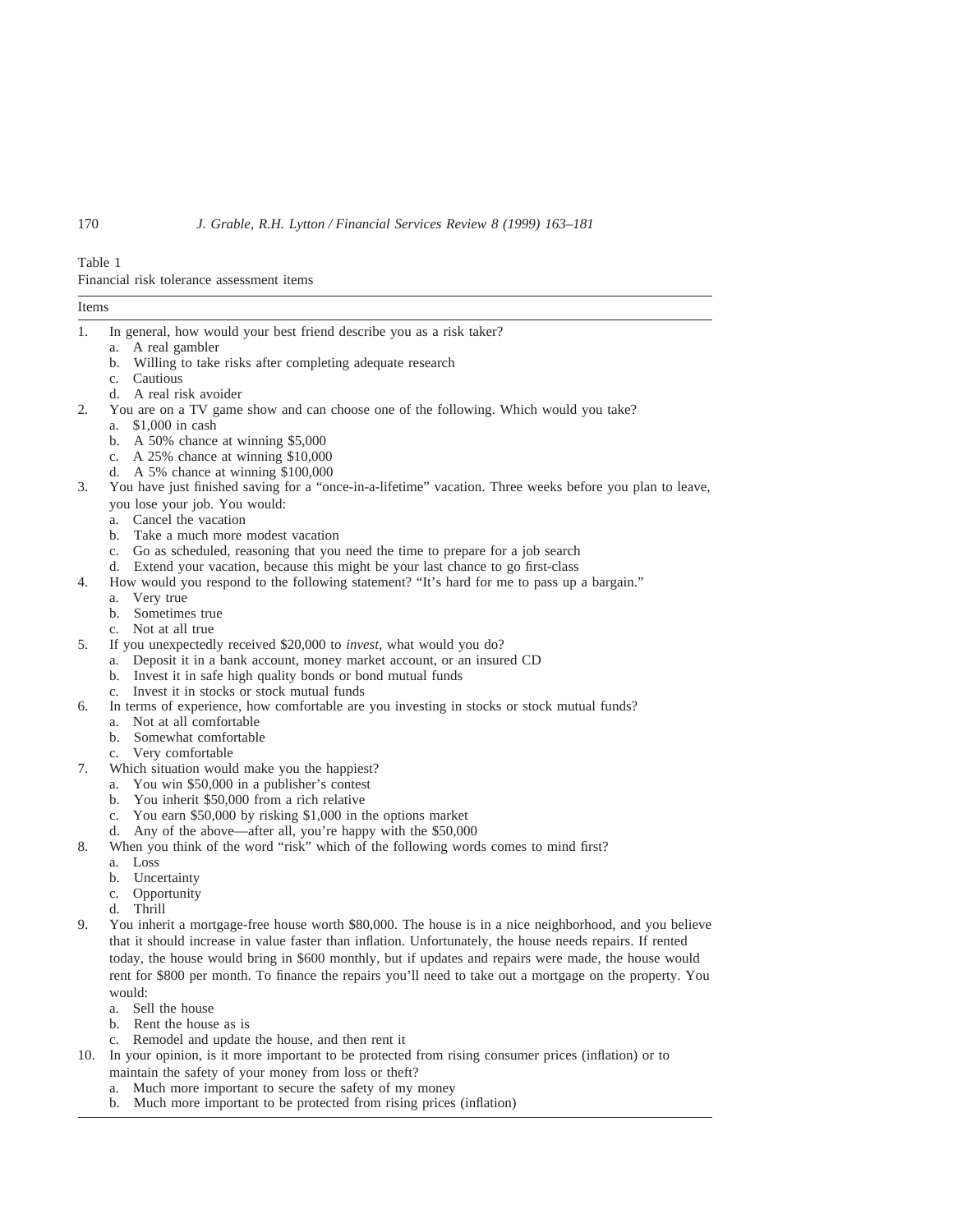Table 1 *(continued)*

| Items |                                                                                                                                                                                                                                                                                                                                                                                                                                                                                                                                                                                                                                                                                                                                                                                                          |
|-------|----------------------------------------------------------------------------------------------------------------------------------------------------------------------------------------------------------------------------------------------------------------------------------------------------------------------------------------------------------------------------------------------------------------------------------------------------------------------------------------------------------------------------------------------------------------------------------------------------------------------------------------------------------------------------------------------------------------------------------------------------------------------------------------------------------|
| 11.   | You've just taken a job at a small fast growing company. After your first year you are offered the<br>following bonus choices. Which one would you choose?<br>A five year employment contract<br>a.<br>A \$25,000 bonus<br>b.                                                                                                                                                                                                                                                                                                                                                                                                                                                                                                                                                                            |
| 12.   | Stock in the company currently worth \$25,000 with the hope of selling out later at a large profit<br>c.<br>Some experts are predicting prices of assets such as gold, jewels, collectibles, and real estate (hard<br>assets) to increase in value; bond prices may fall, however, experts tend to agree that government bonds<br>are relatively safe. Most of your investment assets are now in high interest government bonds. What<br>would you do?<br>a. Hold the bonds<br>Sell the bonds, put half the proceeds into money market accounts, and the other half into hard<br>b.                                                                                                                                                                                                                      |
|       | assets<br>Sell the bonds and put the total proceeds into hard assets<br>c.<br>Sell the bonds, put all the money into hard assets, and borrow additional money to buy more<br>d.                                                                                                                                                                                                                                                                                                                                                                                                                                                                                                                                                                                                                          |
| 13.   | Assume you are going to buy a home in the next few weeks. Your strategy would probably be:<br>To buy an affordable house where you can make monthly payments comfortably<br>a.<br>To stretch a bit financially to buy the house you really want<br>b.<br>To buy the most expensive house you can qualify for<br>c.                                                                                                                                                                                                                                                                                                                                                                                                                                                                                       |
| 14.   | To borrow money from friends and relatives so you can qualify for a bigger mortgage<br>d.<br>Given the best and worst case returns of the four investment choices below, which would you prefer?<br>\$200 gain best case; \$0 gain/loss worst case<br>a.<br>\$800 gain best case; \$200 loss worst case<br>b.<br>c. \$2,600 gain best case; \$800 loss worst case                                                                                                                                                                                                                                                                                                                                                                                                                                        |
| 15.   | \$4,800 gain best case; \$2,400 loss worst case<br>d.<br>Assume that you are applying for a mortgage. Interest rates have been coming down over the past few<br>months. There's the possibility that this trend will continue. But some economists are predicting rates to<br>increase. You have the option of locking in your mortgage interest rate or letting it float. If you lock in,<br>you will get the current rate, even if interest rates go up. If the rates go down, you'll have to settle for<br>the higher locked in rate. You plan to live in the house for at least three years. What would you do?<br>Definitely lock in the interest rate<br>a.<br>Probably lock in the interest rate<br>b.<br>c. Probably let the interest rate float<br>Definitely let the interest rate float<br>d. |
| 16.   | In addition to whatever you own, you have been given \$1,000. You are now asked to choose between:<br>A sure gain of \$500<br>a.                                                                                                                                                                                                                                                                                                                                                                                                                                                                                                                                                                                                                                                                         |
| 17.   | b. A 50% chance to gain \$1,000 and a 50% chance to gain nothing<br>In addition to whatever you own, you have been given \$2,000. You are now asked to choose between:<br>a. A sure loss of \$500                                                                                                                                                                                                                                                                                                                                                                                                                                                                                                                                                                                                        |
| 18.   | b. A 50% chance to lose \$1,000 and a 50% chance to lose nothing<br>Suppose a relative left you an inheritance of \$100,000, stipulating in the will that you invest ALL the<br>money in ONE of the following choices. Which one would you select?<br>a. A savings account or money market mutual fund<br>A mutual fund that owns stocks and bonds<br>b.<br>A portfolio of 15 common stocks<br>c.<br>Commodities like gold, silver, and oil<br>d.                                                                                                                                                                                                                                                                                                                                                        |
| 19.   | If you had to invest \$20,000, which of the following investment choices would you find most<br>appealing?<br>60% in low-risk investments 30% in medium-risk investments 10% in high-risk investments<br>a.<br>30% in low-risk investments 40% in medium-risk investments 30% in high-risk investments<br>b.<br>10% in low-risk investments 40% in medium-risk investments 50% in high-risk investments<br>c.                                                                                                                                                                                                                                                                                                                                                                                            |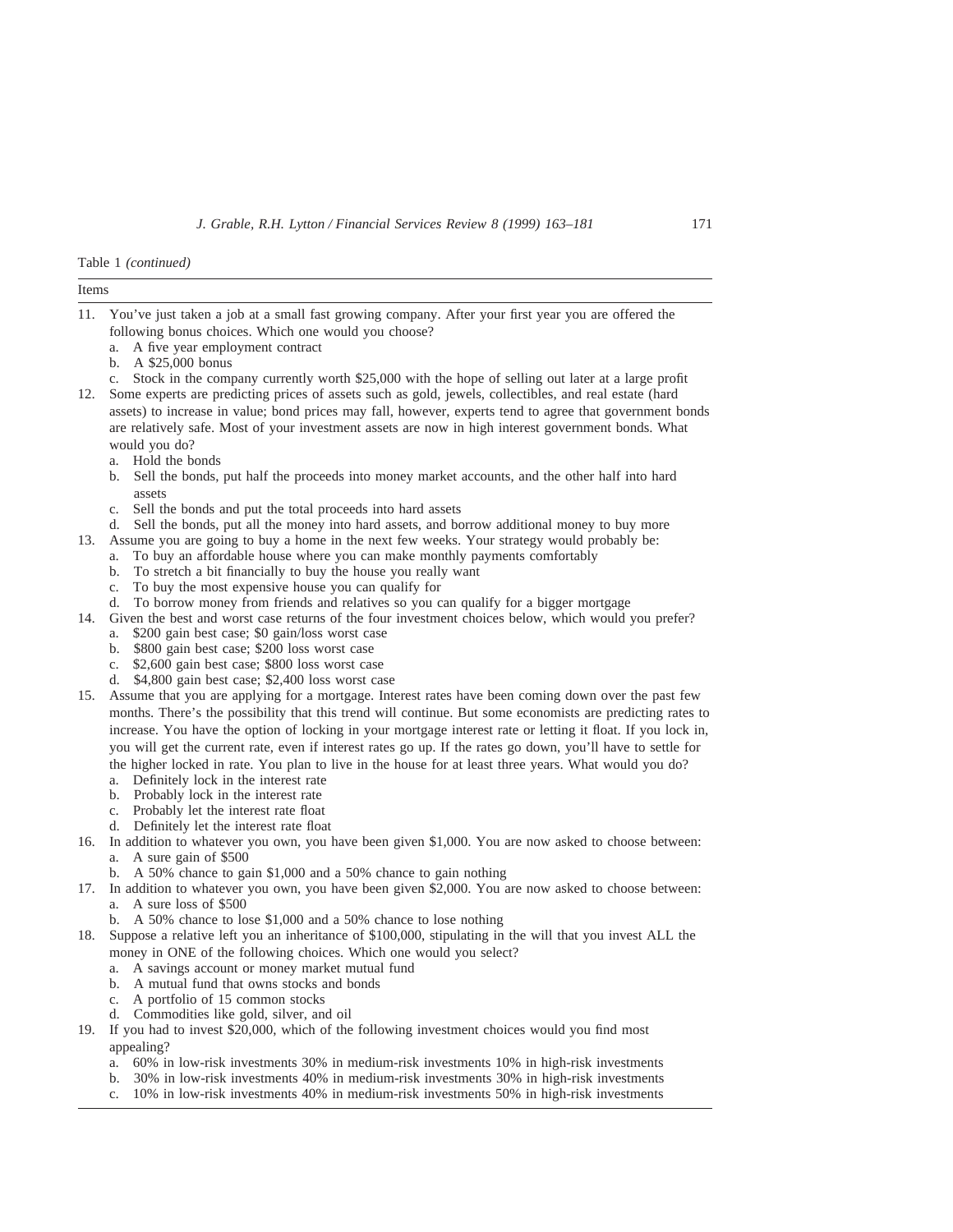|  | Table 1 (continued) |
|--|---------------------|
|--|---------------------|

| Items   |                                                                                                                                                                                                                                                                                                                                                                                                                                                                                                          |                                           |
|---------|----------------------------------------------------------------------------------------------------------------------------------------------------------------------------------------------------------------------------------------------------------------------------------------------------------------------------------------------------------------------------------------------------------------------------------------------------------------------------------------------------------|-------------------------------------------|
| 20.     | Your trusted friend and neighbor, an experienced geologist, is putting together a group of investors to<br>fund an exploratory gold mining venture. The venture could pay back 50 to 100 times the investment if<br>successful. If the mine is a bust, the entire investment is worthless. Your friend estimates the chance of<br>success is only 20%. If you had the money, how much would you invest?<br>a. Nothing<br>One month's salary<br>b.<br>c. Three month's salary<br>Six month's salary<br>d. |                                           |
| Scoring |                                                                                                                                                                                                                                                                                                                                                                                                                                                                                                          |                                           |
|         | 1. $a = 4$ ; $b = 3$ ; $c = 2$ ; $d = 1$                                                                                                                                                                                                                                                                                                                                                                                                                                                                 | 11. $a = 1$ : $b = 2$ : $c = 3$           |
|         | 2. $a = 1$ ; $b = 2$ ; $c = 3$ ; $d = 4$                                                                                                                                                                                                                                                                                                                                                                                                                                                                 | 12. $a = 1$ ; $b = 2$ ; $c = 3$ ; $d = 4$ |
|         | 3. $a = 1$ ; $b = 2$ ; $c = 3$ ; $d = 4$                                                                                                                                                                                                                                                                                                                                                                                                                                                                 | 13. $a = 1$ : $b = 2$ : $c = 3$ : $d = 4$ |
|         | 4. $a = 1$ ; $b = 2$ ; $c = 3$                                                                                                                                                                                                                                                                                                                                                                                                                                                                           | 14. $a = 1$ : $b = 2$ : $c = 3$ : $d = 4$ |
|         | 5. $a = 1$ ; $b = 2$ ; $c = 3$                                                                                                                                                                                                                                                                                                                                                                                                                                                                           | 15. $a = 1$ : $b = 2$ : $c = 2$ : $d = 3$ |
|         | 6. $a = 1$ ; $b = 2$ ; $c = 3$                                                                                                                                                                                                                                                                                                                                                                                                                                                                           | 16. $a = 1$ : $b = 3$                     |
|         | 7. $a = 2$ ; $b = 1$ ; $c = 3$ ; $d = 1$                                                                                                                                                                                                                                                                                                                                                                                                                                                                 | 17. $a = 1$ : $b = 3$                     |
|         | 8. $a = 1$ : $b = 2$ : $c = 3$ : $d = 4$                                                                                                                                                                                                                                                                                                                                                                                                                                                                 | 18. $a = 1$ : $b = 2$ : $c = 3$ : $d = 4$ |
|         | 9. $a = 1$ ; $b = 2$ ; $c = 3$                                                                                                                                                                                                                                                                                                                                                                                                                                                                           | 19. $a = 1$ : $b = 2$ : $c = 3$           |
|         | 10. $a = 1$ ; $b = 3$                                                                                                                                                                                                                                                                                                                                                                                                                                                                                    | 20. $a = 1$ ; $b = 2$ ; $c = 3$ ; $d = 4$ |

bigger mortgage" as opposed to an individual who would choose the affordable house with a comfortable monthly payment.

Financial risk tolerance, as a choice between a sure loss and a sure gain, can be measured effectively by framing questions that require respondents to choose among alternatives without complete information. Items seven and 14 are based on findings which suggest that risk-tolerant individuals are more likely to feel a sense of satisfaction when they make money by taking some sort of action with incomplete information (Malkiel, 1994; Pring, 1993; Rowland, 1996). On the other hand, a person who is less proactive in earning a gain because of limited information, yet still receives a significant payout (e.g., receiving an inheritance), is generally less risk tolerant.

The literature also suggests that respondents who perceive themselves as experienced investors or more knowledgeable about personal finance issues also tend to be more risk tolerant than others (Goldberg, 1995; Grable and Joo, 1997). Items one, five, six, eight, nine, 10, 12, 15, and 18 all have aspects of the question that require some degree of expertise or knowledge to answer the item. For instance, several of these items require specific knowledge and expertise about interest rates, mortgage markets, and investing. These type of assessment items are useful because, if it is true that experience and knowledge are positively related to risk tolerance, a respondent who answers aggressively to these items should, on average, be more risk tolerant than others.

Highly related to expertise and knowledge is a respondent's overall comfort level when making a risky choice. Items one, three, four, six through nine, 11, 13, 15, and 19 all assess attitudinal temperament towards risk taking. These items fit well with the general consensus that certain individuals share psychological traits that allow them to make risky choices ([Carducci and Wong, 1998](https://www.researchgate.net/publication/225833860_Type_A_and_Risk_Taking_in_Everyday_Money_Matters?el=1_x_8&enrichId=rgreq-81e453807169823ece56453b6b602f62-XXX&enrichSource=Y292ZXJQYWdlOzQ5NTE0NDA7QVM6OTc2NTYyNzc4MzE2OTdAMTQwMDI5NDQ3OTgwOA==)). For example, someone may be inherently more comfortable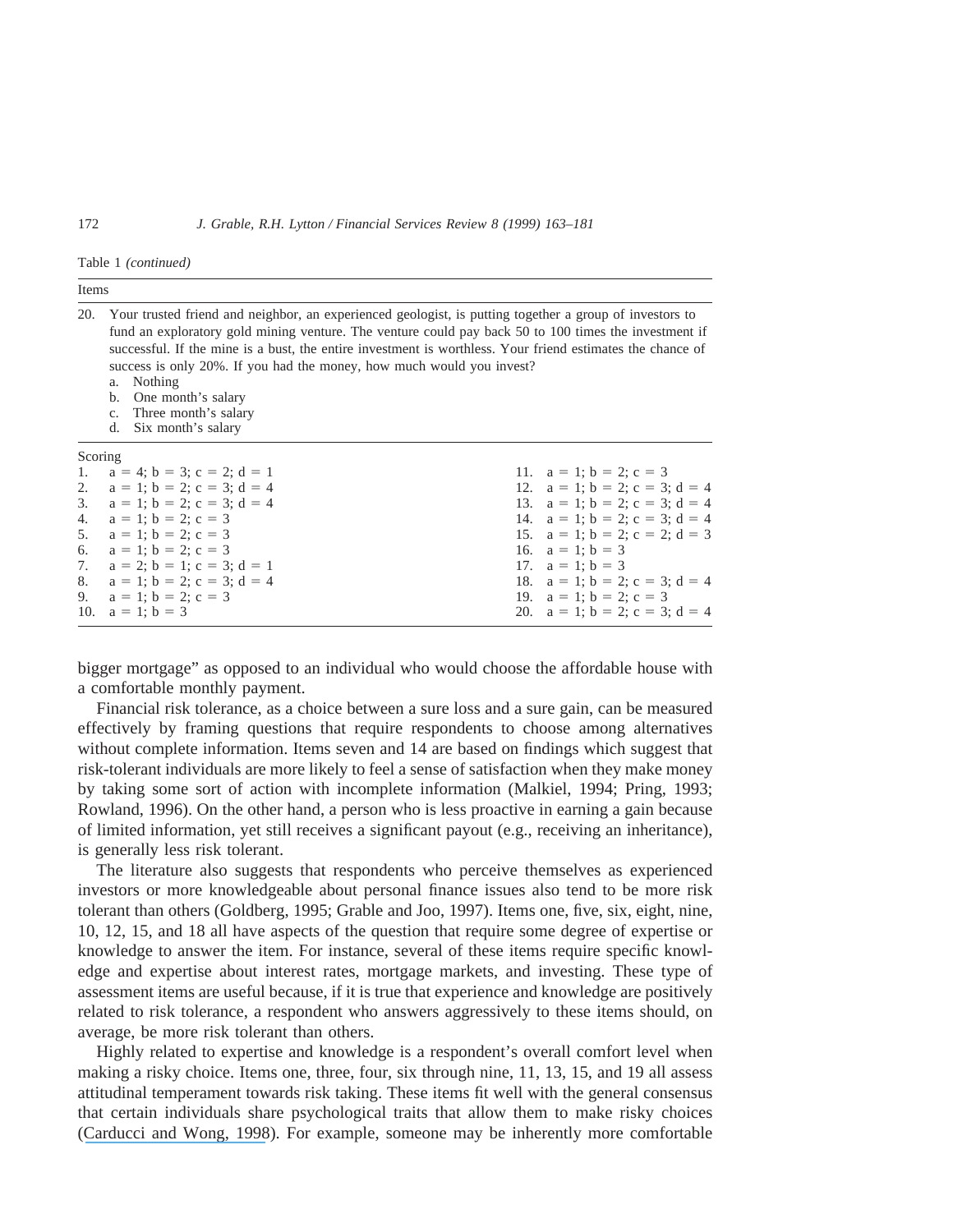|            | -------                            |                     |                                              |                                     |                               |                  |                 |                    |
|------------|------------------------------------|---------------------|----------------------------------------------|-------------------------------------|-------------------------------|------------------|-----------------|--------------------|
| Item       | Guaranteed vs. probable<br>gambles | General risk choice | Choice between sure<br>gain<br>loss and sure | Risk as experience<br>and knowledge | Risk as a level of<br>comfort | Speculative risk | Prospect theory | Investment risk    |
| Item 1     |                                    |                     |                                              | $\mathbf X$                         | $\mathbf X$                   |                  |                 |                    |
| Item 2     | $\mathbf X$                        |                     |                                              |                                     |                               | $\mathbf X$      |                 |                    |
| Item $3$   |                                    |                     |                                              |                                     | $\mathbf X$                   |                  |                 |                    |
| Item 4     |                                    | $\mathbf X$         |                                              |                                     | $\mathbf X$                   |                  |                 |                    |
| Item 5     |                                    |                     |                                              |                                     |                               |                  |                 |                    |
| Item $6\,$ |                                    |                     |                                              | $_{\rm X}^{\rm X}$                  |                               |                  |                 | $_{\rm X}^{\rm X}$ |
| Item 7     |                                    |                     | $\mathbf X$                                  |                                     | $_{\rm X}^{\rm X}$            |                  |                 |                    |
| Item 8     |                                    |                     |                                              | $\mathbf X$                         | $\frac{X}{X}$                 |                  |                 |                    |
| Item 9     |                                    |                     |                                              | X<br>X                              |                               | $\mathbf X$      |                 | $\mathbf X$        |
| Item 10    |                                    |                     |                                              |                                     |                               |                  |                 |                    |
| Item 11    | $\mathbf X$                        |                     |                                              |                                     | $\mathbf X$                   |                  |                 |                    |
| Item 12    |                                    |                     |                                              | $\mathbf X$                         |                               | $\mathbf X$      |                 | $\mathbf X$        |
| Item 13    | $\mathbf X$                        | $\mathbf X$         |                                              |                                     | $\mathbf X$                   |                  |                 |                    |
| Item 14    | $\mathbf X$                        |                     | $\mathbf X$                                  |                                     |                               | $\mathbf X$      |                 |                    |
| Item 15    | $\mathbf X$                        |                     |                                              | X                                   | $\mathbf X$                   |                  |                 |                    |
| Item 16    |                                    |                     |                                              |                                     |                               |                  | $\mathbf X$     |                    |
| Item 17    |                                    |                     |                                              |                                     |                               |                  | $\bar{X}$       |                    |
| Item 18    |                                    |                     |                                              | $\mathbf X$                         |                               |                  |                 | X                  |
| Item 19    |                                    |                     |                                              |                                     | $\mathbf X$                   |                  | $\mathbf X$     |                    |
| Item 20    | $\mathbf X$                        |                     |                                              |                                     |                               | $\mathbf X$      |                 |                    |

Table 2 Dimensions of risk assessed by each item

investing in hard assets such as real estate compared to equity investments such as stocks. It is important to assess these varying dimensions of financial risk tolerance. One way to do this is to use word associations. For example, as measured by item 8, respondents who perceive risk as synonymous with loss are generally more risk averse than those who perceive risk as an opportunity or thrill (Bernstein, 1993; Mehrabian, 1991; Pring, 1993). In general, risk tolerant respondents are likely to feel a sense of confidence and satisfaction when making a risky choice; less risk tolerant respondents will tend to shy away from taking risks.

Items that measure speculative risk, as the name implies, assume that respondents who have a higher propensity to make a speculation are more risk tolerant in terms of their finances than others. Items two, nine, 12, 14, and 20 combine other aspects of risk taking by forcing a respondent to either take a safe course of action or speculate on the degree of return offered by a situation. Generally, respondents who elect to forgo higher rates of return in pursuit of stability or sure gains are considered to be less risk tolerant than others (Malkiel, 1994; Mehrabian, 1991).

Items 16 and 17 were adapted from Prospect Theory. Prospect Theory states that investors evaluate their choice in terms of potential gains and losses relative to some reference point ([Shefrin and Statman, 1993](https://www.researchgate.net/publication/5055047_Behavioral_Aspects_of_the_Design_and_Marketing_of_Financial_Products?el=1_x_8&enrichId=rgreq-81e453807169823ece56453b6b602f62-XXX&enrichSource=Y292ZXJQYWdlOzQ5NTE0NDA7QVM6OTc2NTYyNzc4MzE2OTdAMTQwMDI5NDQ3OTgwOA==)). Item 16 is described in terms of gains, whereas item 17 is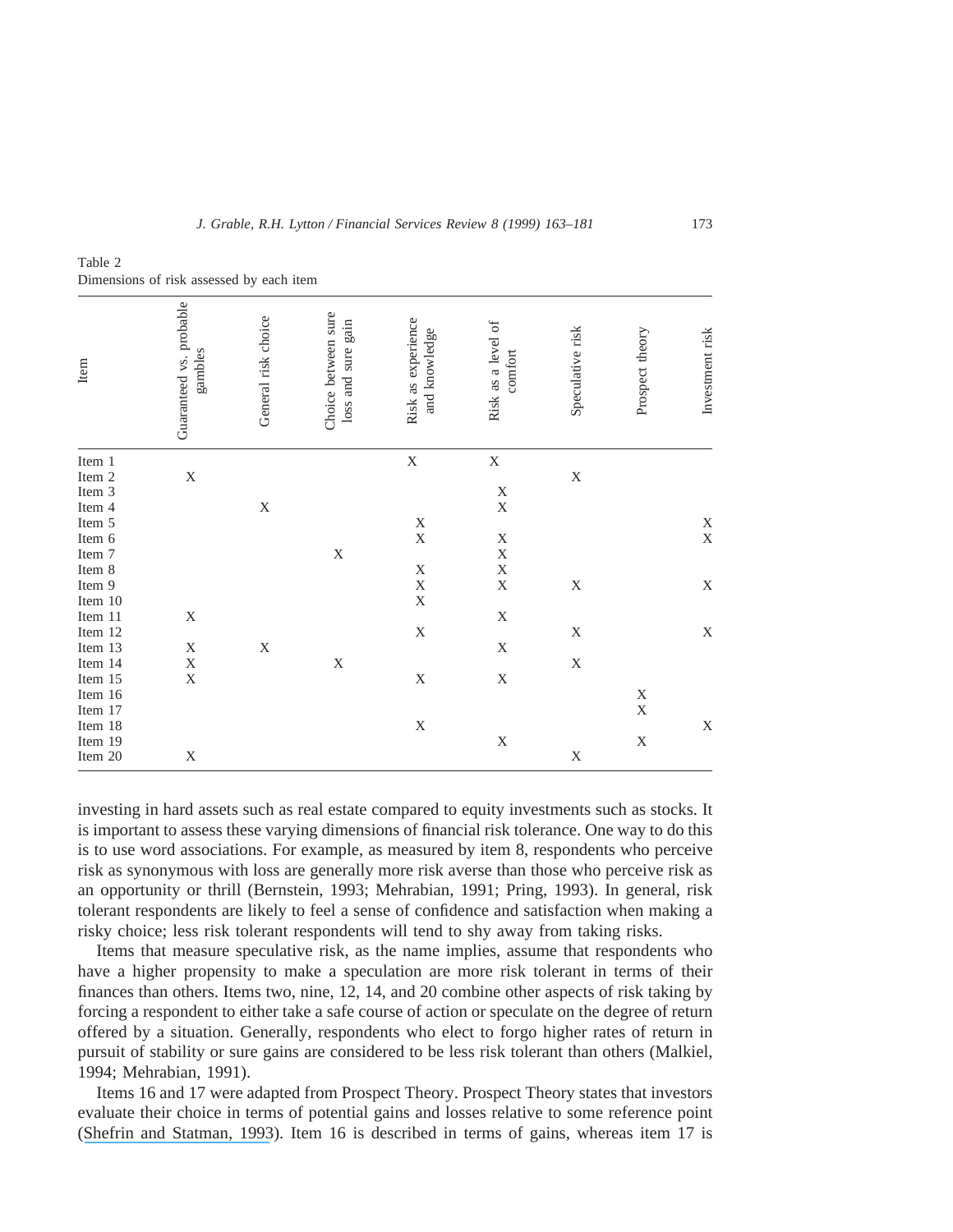described in terms of losses. This distinction is subtle but profound. In both cases the mathematical payout (i.e., cash flows) are identical. Individuals who choose the sure choice act consistent with risk aversion theory, whereas those who choose the gamble in both cases are most likely risk takers (Statman, 1995). When combined together by averaging answer weights into a single score, these two items work well in predicting financial risk tolerance. Most individuals, assuming they have no prior knowledge of the items, choose the sure gain in item 16 and the chance in item 17. This would indicate a person with moderate risk tolerance. Again, a person who chooses both the sure gain in item 16 and sure loss in item 17 will generally exhibit risk-aversion characteristics, whereas someone who takes a chance in both situations will exhibit risk-taking characteristics.

A respondent's propensity to take direct investment risks is assessed through items five, six, nine, 12, 18, and 19. These items combine the attributes of knowledge and temperament in the assessment of risk tolerance. Knowledge and temperament tend to determine a respondent's ability to deal successfully with emotional investments (Mehrabian, 1991). As such, a person who is willing to invest money, either earned or gifted, into equities, real estate, or hard assets, instead of choosing to hold less volatile investments, is considered to be more risk tolerant than others (Bernstein, 1993).

In summary, the 20 individual items were originally determined to measure either one or several dimension of financial risk tolerance. At a minimum, the 20 items measured at least eight dimensions of risk, including: 1) guaranteed versus probable gambles, 2) general risk choice, 3) choice between sure loss and sure gain, 4) risk as related to experience and knowledge, 5) risk as a level of comfort, 6) speculative risk, 7) prospect theory, and 8) investment risk. Although individually no one item was sufficient to accurately assess financial risk tolerance, it was concluded that when combined together these items could provide a useful and accurate measure of a person's financial risk tolerance.

#### *3.2. Initial use of the instrument with a research sample*

The next phase of this study involved administering the 20-item instrument to a larger group of respondents. A convenience sample of faculty and staff from a southern state university  $(N = 1,075)$  was chosen. A modified Dillman (1978) method was used to direct the management of the survey. Specifically, one-half of all employees (approximately 2,000) received an instrument. A reminder card was mailed two weeks after the first instrument was sent. A duplicate instrument was then mailed one week later. After adjusting for missing data and unusable responses it was determined that the survey had a useable response rate of 54%.

Approximately 55% of respondents were female. Seventy-two percentage were married. Respondent ages ranged from a low of 20 to a high of 75 years, with an average of 43 years. Incomes ranged from less than \$20,000 to over \$90,000. Respondents who were employed in staff positions outnumbered members of the faculty (61% and 39%, respectively). The majority of respondents (63%) possessed a four year college degree or higher, whereas the remainder (37%) had an Associate degree, high school diploma, or less than a high school education. Seventy-seven percentage of the sample indicated that they had a somewhat vague or moderate knowledge of investments and personal finance issues. Likewise, 77% of the sample indicated that they expected future economic conditions over the next five years to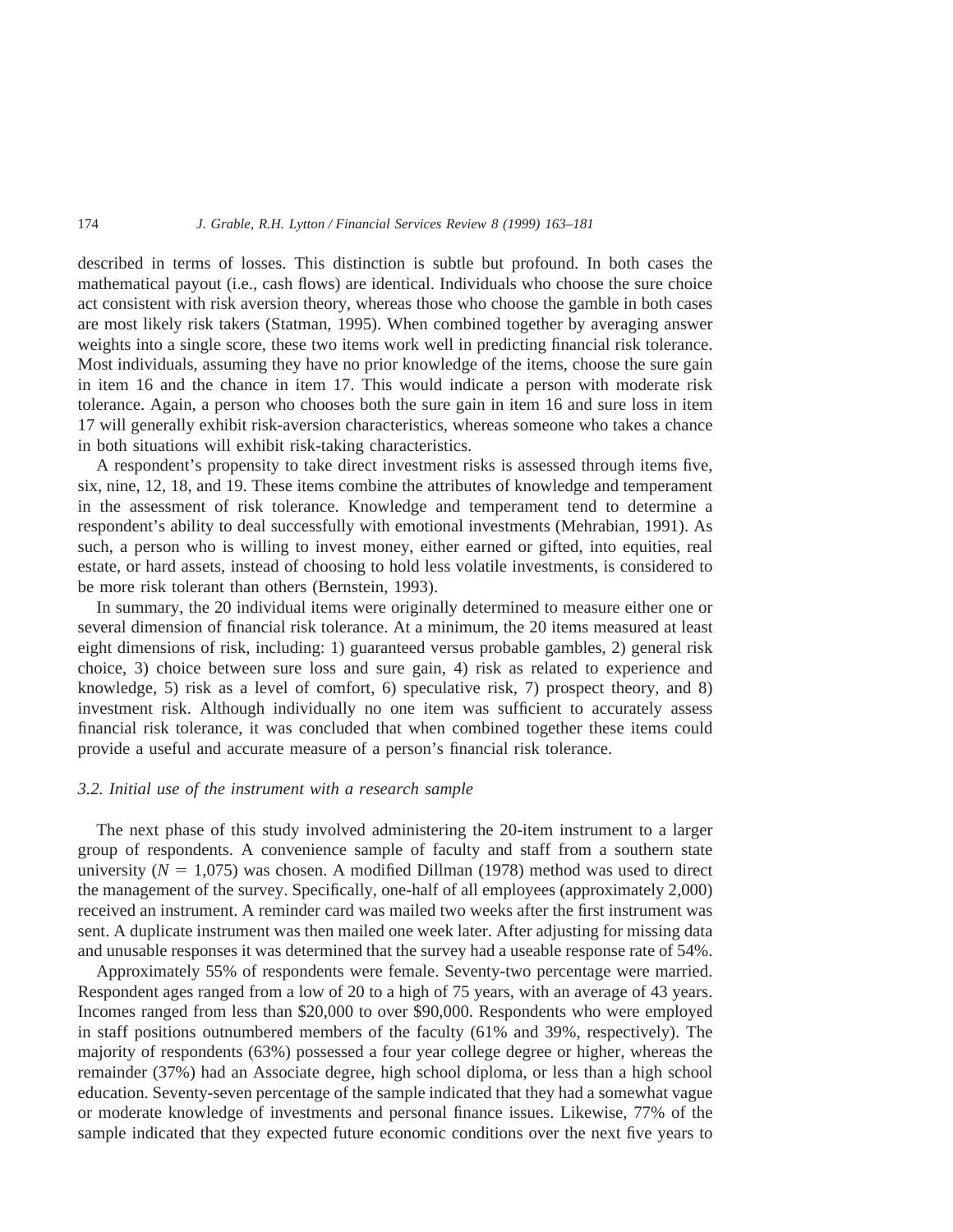| Item    | Mean  | Standard deviation | Item correlation with index score |
|---------|-------|--------------------|-----------------------------------|
| Item 1  | 2.48  | 0.64               | 0.54                              |
| Item 2  | 1.87  | 0.94               | 0.58                              |
| Item 3  | 1.85  | 0.87               | 0.43                              |
| Item 4  | 2.00  | 0.64               | 0.20                              |
| Item 5  | 2.13  | 0.84               | 0.67                              |
| Item 6  | 1.83  | 0.97               | 0.53                              |
| Item 7  | 1.46  | 0.76               | 0.28                              |
| Item 8  | 2.12  | 0.57               | 0.44                              |
| Item 9  | 2.47  | 0.78               | 0.35                              |
| Item 10 | 1.93  | 1.00               | 0.43                              |
| Item 11 | 2.31  | 0.65               | 0.49                              |
| Item 12 | 1.55  | 0.58               | 0.27                              |
| Item 13 | 1.45  | 0.56               | 0.42                              |
| Item 14 | 2.27  | 0.94               | 0.63                              |
| Item 15 | 1.78  | 0.52               | 0.30                              |
| Item 16 | 1.66  | 0.94               | 0.47                              |
| Item 17 | 2.39  | 0.92               | 0.41                              |
| Item 18 | 2.02  | 0.80               | 0.52                              |
| Item 19 | 1.68  | 0.65               | 0.62                              |
| Item 20 | 1.58  | 0.71               | 0.45                              |
| Index   | 37.00 | 6.40               | n.a.                              |

Table 3 Means, standard deviations, and correlations for the 20 risk assessment items  $(N = 1,075)$ 

be about the same or worse. In general, this convenience sample represented populations found on most four-year college campuses, namely, a group with slightly higher attained education, income, and socioeconomic levels, on average, than the general population. Future research using the items and instrument should incorporate different sample frames and populations to confirm the generalizability of findings.

Financial risk-tolerance scores were determined by each respondent's score on the 20 items in Table 1. An index was constructed by summing the weights corresponding to each response. Higher scores represented higher levels of risk tolerance whereas lower scores represented lower levels of risk tolerance. The average risk-tolerance score was 37, with a standard deviation of 6.40, and a range of 20 to 63. The reliability estimate for the 20-item instrument was 0.78, indicating an acceptable level of consistency (Henerson et al., 1987; [Pedhazur and Schmelkin, 1991](https://www.researchgate.net/publication/274367393_Measurement_Design_and_Analysis_An_Integrated_Approach?el=1_x_8&enrichId=rgreq-81e453807169823ece56453b6b602f62-XXX&enrichSource=Y292ZXJQYWdlOzQ5NTE0NDA7QVM6OTc2NTYyNzc4MzE2OTdAMTQwMDI5NDQ3OTgwOA==)).

These data were useful in confirming that, overall, 27% of respondents were classified as having low risk tolerances. The majority of respondents (60%) were classified as having moderate risk tolerances, with 13% being classified as having high-risk tolerances. These results were consistent with distributions of financial risk-tolerance scores found in the literature ([MacCrimmon and Wehrung, 1985](https://www.researchgate.net/publication/226786283_A_Portfolio_of_Risk_Measures?el=1_x_8&enrichId=rgreq-81e453807169823ece56453b6b602f62-XXX&enrichSource=Y292ZXJQYWdlOzQ5NTE0NDA7QVM6OTc2NTYyNzc4MzE2OTdAMTQwMDI5NDQ3OTgwOA==)).

Table 3 shows the mean and standard deviation scores from the sample for each of the 20 items, as well as correlation's between each item and the composite score. The correlation range (0.20–0.67) indicated a weak to moderately strong relationship between the individual items and the index score. These bivariate analyses suggested the need for further analysis to refine the scale.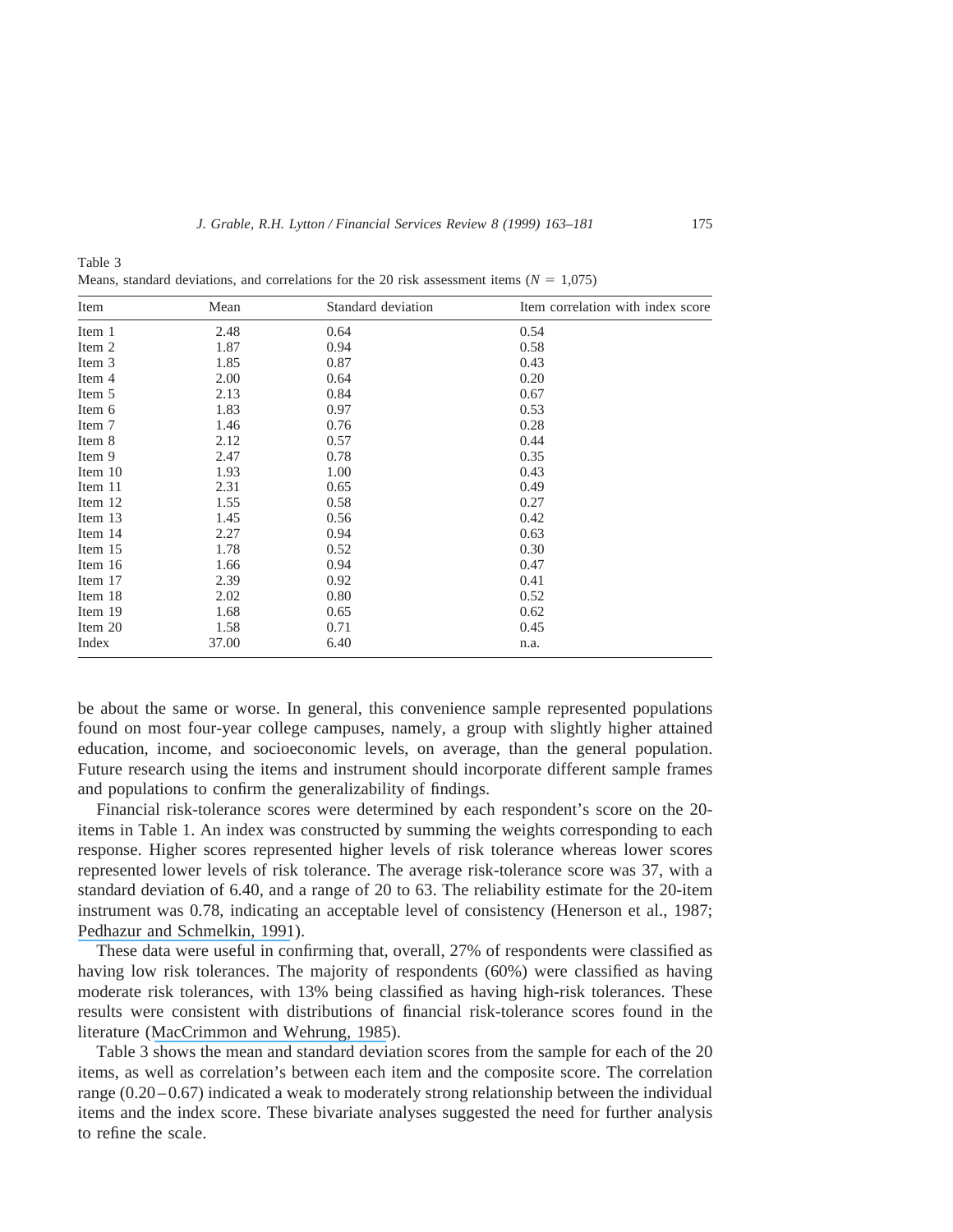As was the case in the original pilot study, a multivariate item analysis was conducted by regressing financial risk-tolerance composite scores on each of the 20 assessment items. This test indicated that indeed each assessment item had a strong relationship with the final composite index. External item analysis was measured by comparing individual assessment item scores to other item scores and the total index score. This test was conducted to confirm that individual index items provided similar scores for both those with high and low levels of risk tolerance. Results of these item analyses were consistent with the pilot study findings. In general, it was determined that persons who were categorized as having low risk tolerances tended to be less confident in their investment behaviors, less aggressive in their investing behaviors, and more likely to avoid risky financial situations than those who were categorized into higher risk-tolerance categories.

#### *3.3. Factor analysis application*

To further explore the issue of multidimensionality in the instrument and to ensure a parsimonious measure, principal components factor analysis was performed on the 20 items. The purpose of factor analysis is to reduce and summarize data by identifying the underlying, or common interrelationships, which can then be conceptually explained, or named, as factors. As such, this phase of the analysis served two purposes relative to the risk tolerance assessment recommendations offered by MacCrimmon and Wehrung (1986). The first purpose of the factor analysis was the identification of the underlying dimensions, or factors; this ensured that within the 20 items the instrument offered a multidimensional approach to financial situations yet focused on the central concept of risk. The second purpose of the factor analysis was the elimination of items that did not significantly contribute to the measurement of the underlying dimensions. This ensured that the instrument was brief, nonredundant, and interesting to complete.

Four statistical criteria are commonly considered in the analysis and interpretation of principal components factor analysis. The eigenvalue-one criterion, the screen test, the proportion of variance accounted for, and the interpretability of the resulting factors (i.e., composite dimensions) were each considered. The first three criterion are used to determine the optimum number of factors, or underlying dimensions, which can be extracted from the data. These are considered in conjunction with interpretability. Rotation, or the turning of the reference axes of the factors about the origin, is often used to effect a factor solution that is simpler or more theoretically meaningful. For this analysis, Varimax rotation was used to simplify the factor loading structure and to increase interpretability. With Varimax, an orthogonal rotation, the factors remain uncorrelated, and the sum of the variance accounted for by the factors does not change.

Based on the eigenvalue greater than one criterion, the principal components factor analysis generated a four-factor solution that accounted for 38.6% of the total variance. Results of both the unrotated and Varimax rotated solutions were considered for interpretability. Based on the screen test, additional factor analyses with unrotated and Varimax rotated solutions were limited to three factors. The latter results were interpretable, with clean loading across factors. This solution accounted for 33.3% of the variance, or a slight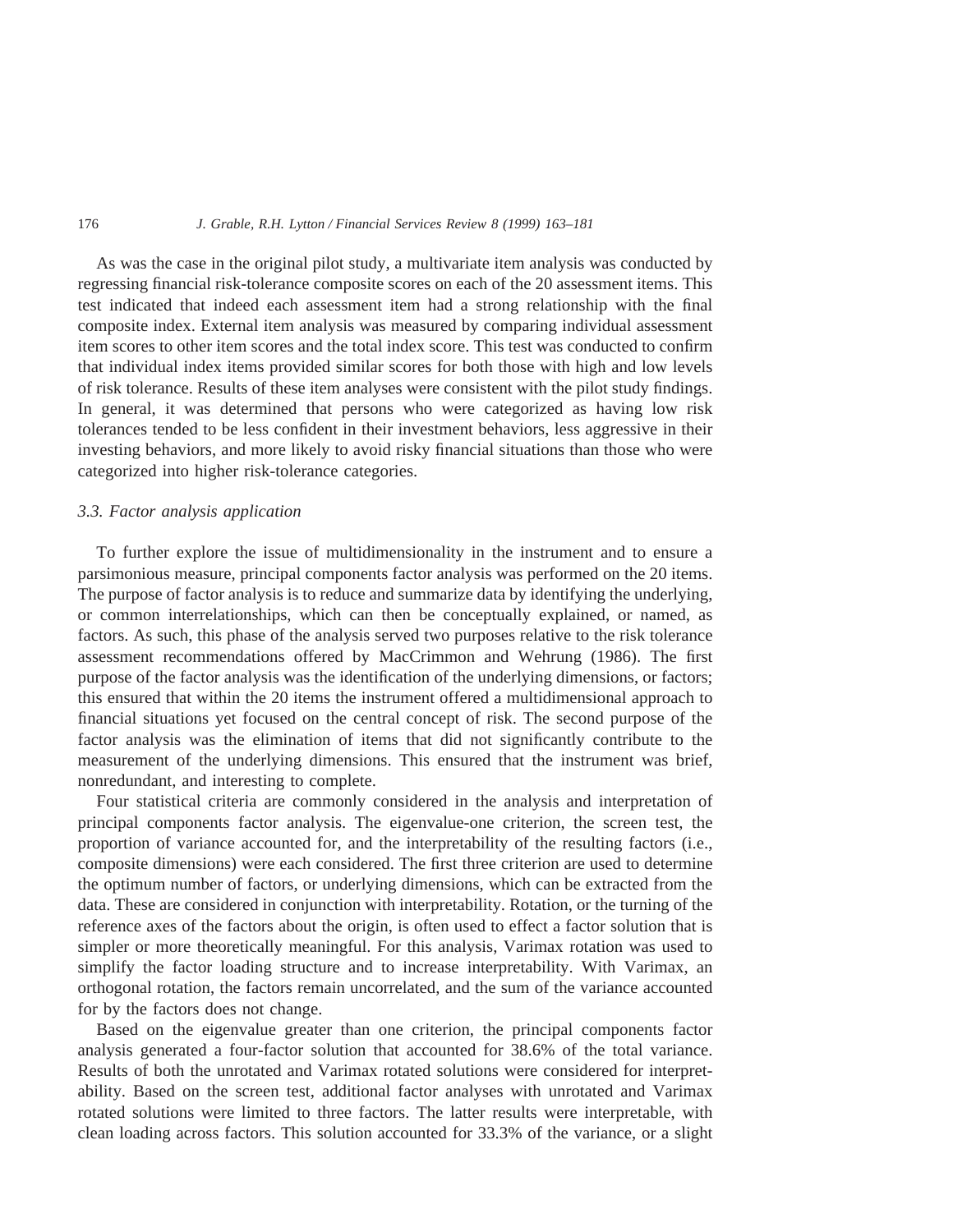Table 4.

| Factor loadings for three-factor principal components solution <sup>a</sup> |  |  |  |  |
|-----------------------------------------------------------------------------|--|--|--|--|
|                                                                             |  |  |  |  |

|                                                         | Factor  | Factor<br>2 | Factor<br>3 |
|---------------------------------------------------------|---------|-------------|-------------|
|                                                         |         |             |             |
| Factor 1. Investment Risk ( $\alpha$ = .720)            |         |             |             |
| Item 5                                                  | .744    | .193        | 0.162       |
| Item 6                                                  | .635    | .095        | 0.027       |
| Item 19                                                 | .604    | .268        | 0.192       |
| Item 18                                                 | .472    | .228        | 0.141       |
| Item 14                                                 | .465    | .401        | 0.211       |
| Factor 2. Risk Comfort & Experience ( $\alpha = .502$ ) |         |             |             |
| Item 1                                                  | .177    | .590        | 0.210       |
| Item 8                                                  | .142    | .528        | 0.096       |
| Item 12                                                 | .132    | .503        | $-0.340$    |
| Item 20                                                 | .151    | .492        | 0.129       |
| Item 3                                                  | $-.101$ | .459        | 0.387       |
| Factor 3. Speculative Risk ( $\alpha$ = .443)           |         |             |             |
| Item 16                                                 | .016    | .234        | 0.587       |
| Item 17                                                 | .134    | .004        | 0.577       |
| Item 2                                                  | .316    | .237        | 0.444       |

<sup>a</sup> Total Instrument  $\alpha = 0.7507$ .

reduction from the initial "best linear combination" solution generated solely on the basis of the eigenvalue-one criterion.

In interpreting the rotated factor pattern, shown in Table 4, an item "loaded" on a factor if the factor loading was equal to or greater than 0.45. These items were used in the labeling of the factors, with the exception of item two that was included although the loading equaled 0.4442. Excluding this item significantly reduced the Cronbach's coefficient alpha reliability measure for the factor (from 0.4425–0.3027), as well as for the index (from 0.7507–0.7274). The resulting three-factor solution consisted of 13 items. Consequently, seven items (numbers four, seven, nine, 10, 11, 13 and 15) were omitted from the instrument because they lacked sufficient loadings to support the internal consistency of the factors.

As noted earlier, other researchers have recommended that a risk-tolerance assessment index must produce a reliability coefficient in the range of 0.5 to 0.8 to insure consistency (e.g., Henerson et al., 1987; Isaac and Michael, 1995; [MacCrimmon and Wehrung, 1985;](https://www.researchgate.net/publication/226786283_A_Portfolio_of_Risk_Measures?el=1_x_8&enrichId=rgreq-81e453807169823ece56453b6b602f62-XXX&enrichSource=Y292ZXJQYWdlOzQ5NTE0NDA7QVM6OTc2NTYyNzc4MzE2OTdAMTQwMDI5NDQ3OTgwOA==) [Pedhazur, 1982](https://www.researchgate.net/publication/49547463_Multiple_Regression_In_Behavioral_Research?el=1_x_8&enrichId=rgreq-81e453807169823ece56453b6b602f62-XXX&enrichSource=Y292ZXJQYWdlOzQ5NTE0NDA7QVM6OTc2NTYyNzc4MzE2OTdAMTQwMDI5NDQ3OTgwOA==)). The Cronbach's coefficient alpha reliability measure of 0.7507 for the instrument falls within the upper end of this range. Reliability estimates for the three factors, as shown in Table 4, are not as strong. However, the underlying factors were not intended to be used as distinct measures. This analysis was done to demonstrate the multidimensionality of the instrument.

Results from the factor analysis suggest that the 13-item instrument measured financial risk tolerance on three constructs: 1) investment risk, 2) risk comfort and experience, and 3) speculative risk. These, in turn, encompassed all of the assumed dimensions as reported in Table 2. As such, it was concluded that the 13-item instrument offers a strong degree of multidimensionality in the measurement of financial risk tolerance. Specifically, the 13 items, when combined into one instrument work together in the assessment of 1) the probability of gains; 2) the probability of losses; 3) the dollar amount of potential gains; 4)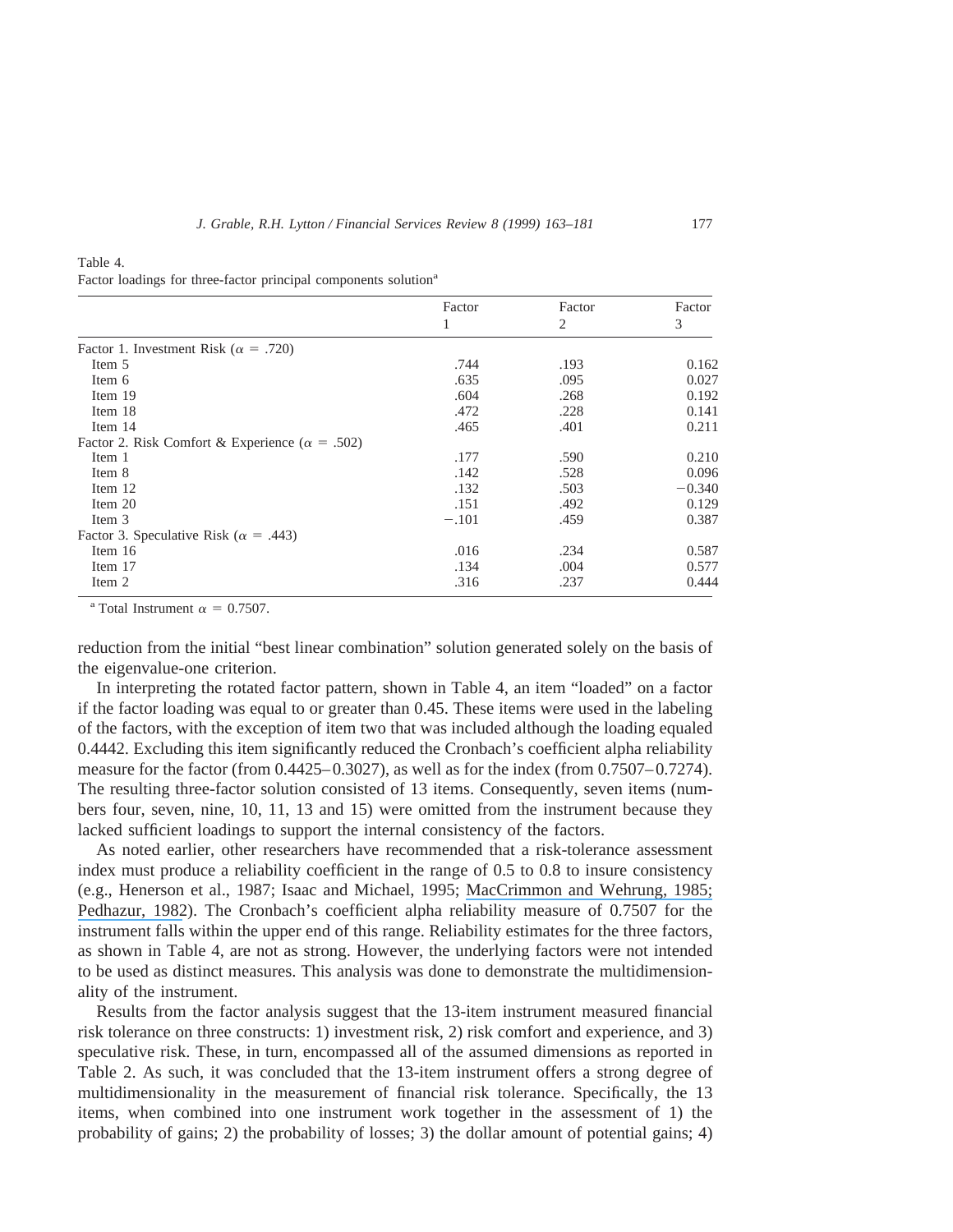the potential dollar loss through the assessment of guaranteed versus probable gambles; 5) minimum probability of success given a risky course of action; and 6) minimum returns given a risky course of action. These situations are accounted for by the inclusion of assessment items that measure choices and tolerances for guaranteed versus probable gambles, prospect theory dilemmas, and potential versus probable gains and losses.

### *3.4. Validity issues*

The final step in the development of the resulting 13-item parsimonious risk-tolerance assessment instrument involved a test of validity. This test was conducted by analyzing the instrument's construct validity, which is defined as the extent to which one can be sure the index represents financial risk tolerance (Henerson et al., 1987; [Litwin, 1995;](https://www.researchgate.net/publication/44821544_How_to_Measure_Survey_Reliability_and_Validity?el=1_x_8&enrichId=rgreq-81e453807169823ece56453b6b602f62-XXX&enrichSource=Y292ZXJQYWdlOzQ5NTE0NDA7QVM6OTc2NTYyNzc4MzE2OTdAMTQwMDI5NDQ3OTgwOA==) [Silva, 1993](https://www.researchgate.net/publication/232513767_Psychometric_Foundations_and_Behavioral_Assessment?el=1_x_8&enrichId=rgreq-81e453807169823ece56453b6b602f62-XXX&enrichSource=Y292ZXJQYWdlOzQ5NTE0NDA7QVM6OTc2NTYyNzc4MzE2OTdAMTQwMDI5NDQ3OTgwOA==)). "Demonstrating concurrent validity of an instrument provides good evidence of its construct validity" (Henerson et al., 1987, p. 143). Concurrent validity tests a measure against another measure that has proven psychometric properties. Concurrent validity is calculated as a correlation coefficient ([Litwin, 1995](https://www.researchgate.net/publication/44821544_How_to_Measure_Survey_Reliability_and_Validity?el=1_x_8&enrichId=rgreq-81e453807169823ece56453b6b602f62-XXX&enrichSource=Y292ZXJQYWdlOzQ5NTE0NDA7QVM6OTc2NTYyNzc4MzE2OTdAMTQwMDI5NDQ3OTgwOA==)).

In addition to the 20 items in the data collection instrument, respondents were also asked to answer a risk-assessment item developed by the National Opinion Research Center at the University of Chicago under the sponsorship of the Federal Research Board as originally asked in the Survey of Consumer Finances (SCF). The SCF is used to gather data on assets, liabilities, financial attitudes, and financial behaviors of individuals and families. The SCF questions asks:

Which of the following statements on this page comes closest to the amount of financial risk that you are willing to take when you save or make investments?

- 1. Take substantial financial risk expecting to earn substantial returns
- 2. Take above average financial risks expecting to earn above average returns
- 3. Take average financial risks expecting to earn average returns
- 4. Not willing to take any financial risks

The SCF risk assessment item has been widely used as a proxy for financial risk tolerance, although no published documentation exists to substantiate the validity of this item. However, based on the use of the item in published research (e.g., [Chang, 1994;](https://www.researchgate.net/publication/228877852_Saving_Behavior_of_US_Households_in_the_1980s_Results_from_the_1983_and_1986_Survey_of_Consumer_Finance?el=1_x_8&enrichId=rgreq-81e453807169823ece56453b6b602f62-XXX&enrichSource=Y292ZXJQYWdlOzQ5NTE0NDA7QVM6OTc2NTYyNzc4MzE2OTdAMTQwMDI5NDQ3OTgwOA==) [Grable and](https://www.researchgate.net/publication/228225789_Investor_Risk_Tolerance_Testing_The_Efficacy_Of_Demographics_As_Differentiating_And_Classifying_Factors?el=1_x_8&enrichId=rgreq-81e453807169823ece56453b6b602f62-XXX&enrichSource=Y292ZXJQYWdlOzQ5NTE0NDA7QVM6OTc2NTYyNzc4MzE2OTdAMTQwMDI5NDQ3OTgwOA==) [Lytton, 1998;](https://www.researchgate.net/publication/228225789_Investor_Risk_Tolerance_Testing_The_Efficacy_Of_Demographics_As_Differentiating_And_Classifying_Factors?el=1_x_8&enrichId=rgreq-81e453807169823ece56453b6b602f62-XXX&enrichSource=Y292ZXJQYWdlOzQ5NTE0NDA7QVM6OTc2NTYyNzc4MzE2OTdAMTQwMDI5NDQ3OTgwOA==) Sung and Hanna, 1996; [Yuh and DeVaney, 1996](https://www.researchgate.net/publication/228178643_Determinants_of_Couples)), one can assume at least a moderate degree of item validity. Also, scores on the item have been very consistent over time, suggesting a high level of reliability.

Correlation analysis between the SCF item and the index scores derived from the 13-item instrument yielded a coefficient of 0.5383. It was determined that a single item, like that of the SCF, is not able to measure wide variations within the overall dimension of financial risk tolerance. Thus, it is not surprising that the coefficient was moderate. The positive correlation indicates that although both are measuring risk tolerance similarly, the larger 13-item index appears to be measuring multiple dimensions of financial risk tolerance that are not accounted for in the SCF item.

In summary, the 13-item financial risk-tolerance assessment instrument was found to meet the requirements for a multidimensional financial risk-tolerance assessment instrument as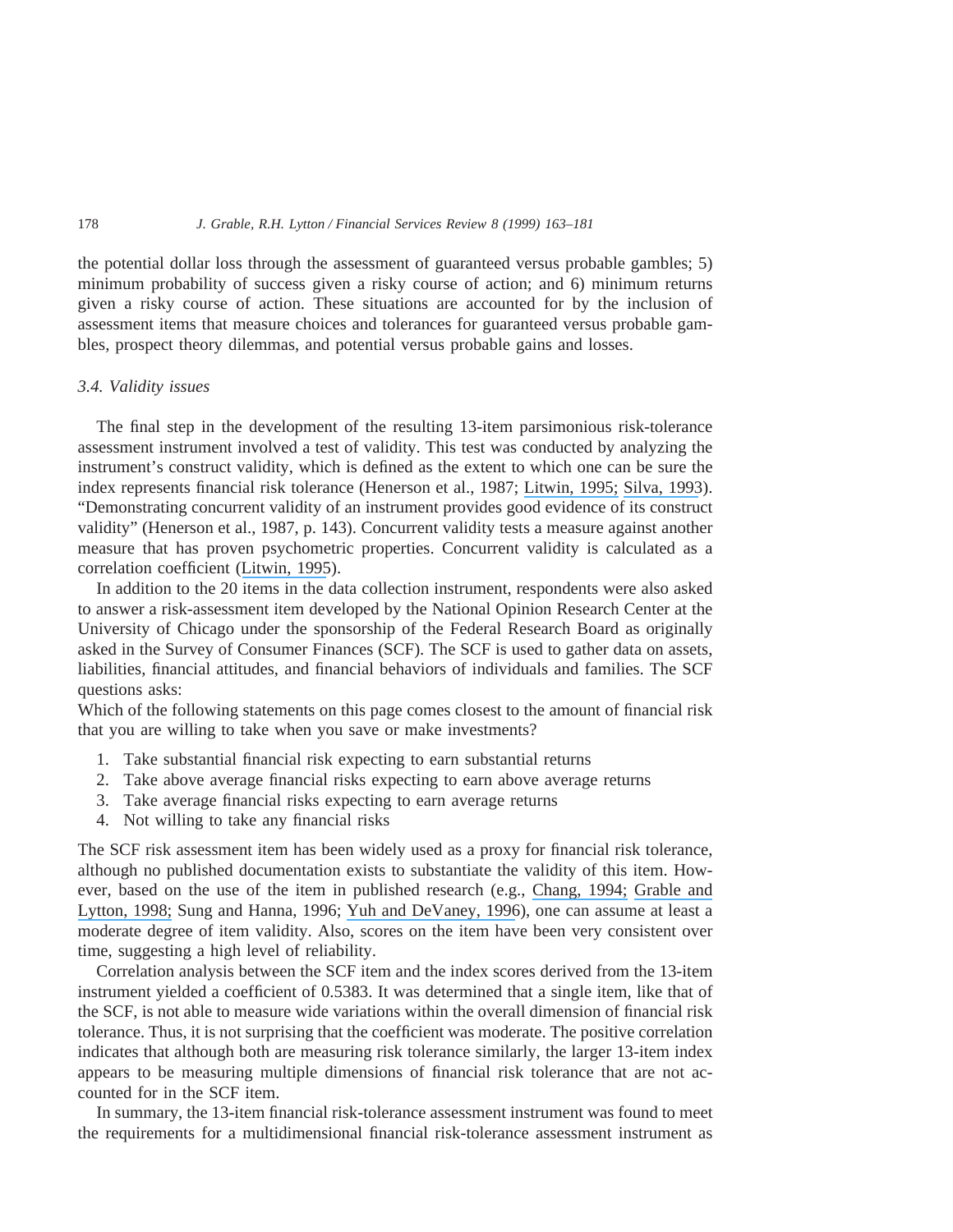outlined in the literature. Furthermore, the assessment of reliability and validity, based on testing with this convenience sample, support the potential usefulness of the instrument. In summary, the variety of items included, the high degree of validity and reliability, and the potential ease of administration make this a viable assessment tool for researchers, academics, and practitioners.

## **4. Conclusions**

Financial service providers and researchers, in their respective roles as managers, consultants, and investors, share the common objective of quickly assessing individual financial risk tolerances and preferences (both their own and their clients). Unfortunately, according to Snelbecker, Roszkowski, and Cutler (1990) all too often financial service providers, researchers, and household financial managers have little more than qualitative descriptions and intuitive subjective judgments for use in understanding financial beliefs, feelings, needs, and aspirations that affect risk tolerances. Instead of relying on a standardized measure of risk tolerance or empirically tested risk and investment rules, many individuals rely on one-dimensional assessments, objective measures, and other heuristics to gauge their own or someone else's risk-taking propensities. As indicated above, these methods of risk assessment are less effective than using a multidimensional risk-assessment instrument.

The original 20-item, and the factor reduced 13-item, instrument extend previous research into risk assessment whereas offering a solid foundation in the development of a widely accepted instrument. Financial service providers, educators, and researchers are encouraged to use the instrument as a tool for quickly and accurately assessing the financial risk tolerances of clients and other respondents. Further tests of the instrument, both in random surveys and experimental settings, will lead to improved reliability and validity of the instrument, as well as to the eventual development of a financial risk-tolerance assessment instrument for use in private and public organizations. Ultimately the continued use, evaluation, and adaptation of this instrument will have a positive impact on the daily practices of financial service providers, and most importantly, on the lives of financial services clientele and constituencies.

#### **References**

Babbie, E. R. (1983). *The practice of social research.* Belmont, CA: Wadsworth Publishing Company.

- Bernstein, J. (1993). *The investor's quotient: The psychology of successful investing in commodities and stocks.* New York: John Wiley & Sons.
- Bernstein, P. L. (1996). *[Against the gods: The remarkable story of risk.](https://www.researchgate.net/publication/269488253_Against_The_Gods_The_Remarkable_Story_of_Risk?el=1_x_8&enrichId=rgreq-81e453807169823ece56453b6b602f62-XXX&enrichSource=Y292ZXJQYWdlOzQ5NTE0NDA7QVM6OTc2NTYyNzc4MzE2OTdAMTQwMDI5NDQ3OTgwOA==)* New York: John Wiley & Sons.
- [Carducci, B. J. & Wong, A. S. \(1998\). Type A and risk taking in everyday money matters.](https://www.researchgate.net/publication/225833860_Type_A_and_Risk_Taking_in_Everyday_Money_Matters?el=1_x_8&enrichId=rgreq-81e453807169823ece56453b6b602f62-XXX&enrichSource=Y292ZXJQYWdlOzQ5NTE0NDA7QVM6OTc2NTYyNzc4MzE2OTdAMTQwMDI5NDQ3OTgwOA==) *Journal of Business [and Psychology, 12,](https://www.researchgate.net/publication/225833860_Type_A_and_Risk_Taking_in_Everyday_Money_Matters?el=1_x_8&enrichId=rgreq-81e453807169823ece56453b6b602f62-XXX&enrichSource=Y292ZXJQYWdlOzQ5NTE0NDA7QVM6OTc2NTYyNzc4MzE2OTdAMTQwMDI5NDQ3OTgwOA==)* 355–359.
- [Chang, Y.R. \(1994\). Saving behavior of US households in the 1980s: Results from the 1983 and 1986 Survey of](https://www.researchgate.net/publication/228877852_Saving_Behavior_of_US_Households_in_the_1980s_Results_from_the_1983_and_1986_Survey_of_Consumer_Finance?el=1_x_8&enrichId=rgreq-81e453807169823ece56453b6b602f62-XXX&enrichSource=Y292ZXJQYWdlOzQ5NTE0NDA7QVM6OTc2NTYyNzc4MzE2OTdAMTQwMDI5NDQ3OTgwOA==) Consumer Finance. *[Financial Counseling and Planning, 5,](https://www.researchgate.net/publication/228877852_Saving_Behavior_of_US_Households_in_the_1980s_Results_from_the_1983_and_1986_Survey_of_Consumer_Finance?el=1_x_8&enrichId=rgreq-81e453807169823ece56453b6b602f62-XXX&enrichSource=Y292ZXJQYWdlOzQ5NTE0NDA7QVM6OTc2NTYyNzc4MzE2OTdAMTQwMDI5NDQ3OTgwOA==)* 45–64.
- Cutler, N. E. (1995). Three myths of risk-tolerance: what clients are not telling you. *Journal of the American Society of CLU & ChFC, 49,* 33–37.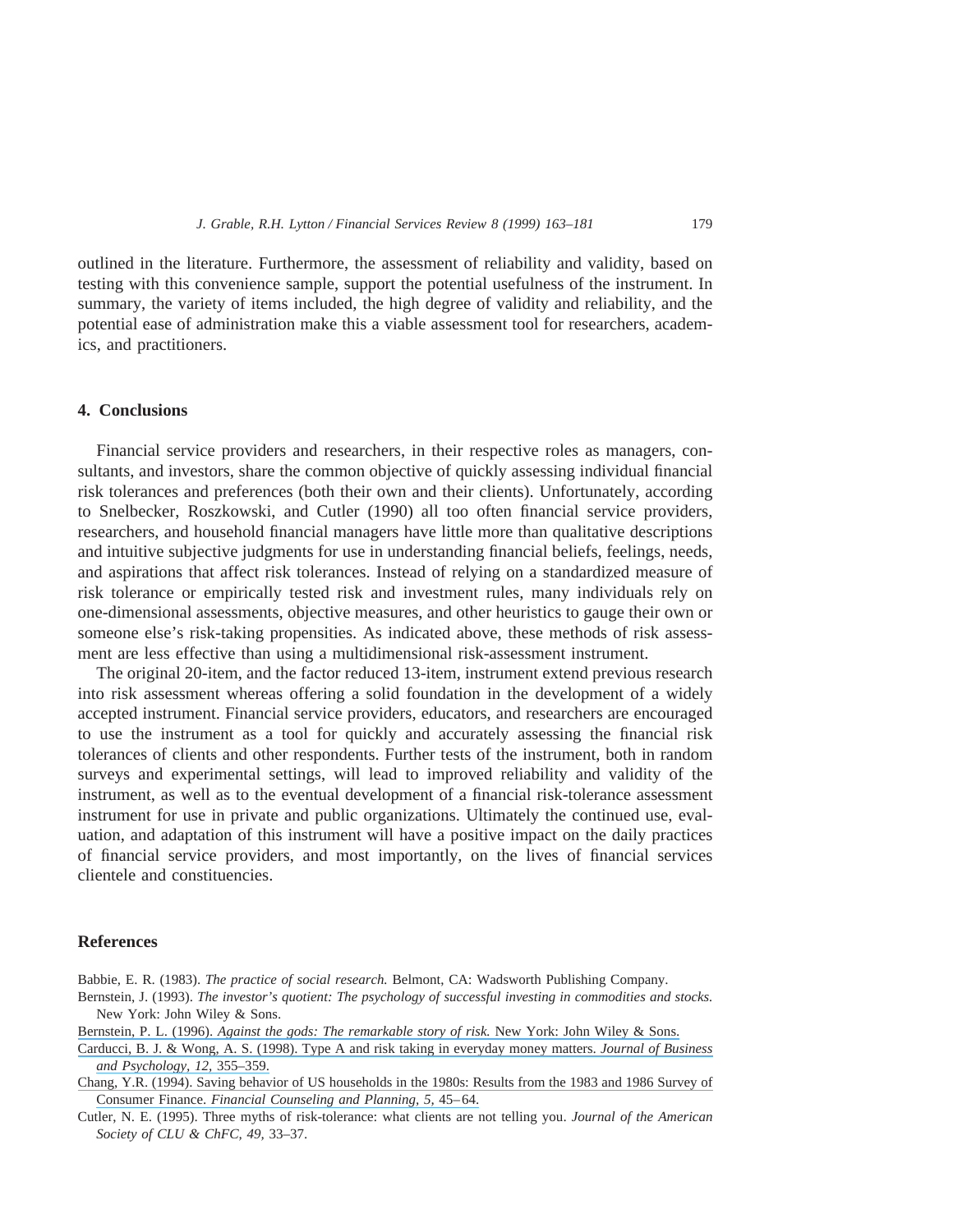Dillman, D. A. (1978). *Mail and telephone surveys.* [New York: John Wiley & Sons.](https://www.researchgate.net/publication/274851509_Mail_and_Telephone_Surveys?el=1_x_8&enrichId=rgreq-81e453807169823ece56453b6b602f62-XXX&enrichSource=Y292ZXJQYWdlOzQ5NTE0NDA7QVM6OTc2NTYyNzc4MzE2OTdAMTQwMDI5NDQ3OTgwOA==)

[Droms, W. G. \(1988\). Measuring investor risk capacity with a pass.](https://www.researchgate.net/publication/291786781_Measuring_Investor_Risk_Capacity_with_a_PASS?el=1_x_8&enrichId=rgreq-81e453807169823ece56453b6b602f62-XXX&enrichSource=Y292ZXJQYWdlOzQ5NTE0NDA7QVM6OTc2NTYyNzc4MzE2OTdAMTQwMDI5NDQ3OTgwOA==) *Journal of Financial Planning, 1*, 88–92.

- Elvekrog, M. (1996). Psychological 'unbalance' in investing. A matter of emotion, not analysis. *Better Investing*, *October*, 9–11.
- Epstein, I., & Garfield, D. (1992). *The psychology of smart investing.* New York: John Wiley & Sons.
- Goldberg, S. T. (1995). Yes, but how do you feel about this investment? *Kiplinger's Personal Finance Magazine, August*, 68–71.
- Grable, J. E. & Joo, S. (1997). Determinants of risk preference: Implications for family and consumer science professionals. *Family Economics and Resource Management Biennial, 2,* 19–24.
- [Grable, J. E. & Lytton, R. H. \(1998\). Investor risk tolerance: testing the efficacy of demographics as differen](https://www.researchgate.net/publication/228225789_Investor_Risk_Tolerance_Testing_The_Efficacy_Of_Demographics_As_Differentiating_And_Classifying_Factors?el=1_x_8&enrichId=rgreq-81e453807169823ece56453b6b602f62-XXX&enrichSource=Y292ZXJQYWdlOzQ5NTE0NDA7QVM6OTc2NTYyNzc4MzE2OTdAMTQwMDI5NDQ3OTgwOA==)tiating and classifying factors. *[Financial Counseling and Planning, 9,](https://www.researchgate.net/publication/228225789_Investor_Risk_Tolerance_Testing_The_Efficacy_Of_Demographics_As_Differentiating_And_Classifying_Factors?el=1_x_8&enrichId=rgreq-81e453807169823ece56453b6b602f62-XXX&enrichSource=Y292ZXJQYWdlOzQ5NTE0NDA7QVM6OTc2NTYyNzc4MzE2OTdAMTQwMDI5NDQ3OTgwOA==)* 61–74.
- [Haliassos, M. & Bertaut, C. C. \(1995\). Why do so few hold stocks?](https://www.researchgate.net/publication/4808963_Why_do_so_Few_Hold_Stocks?el=1_x_8&enrichId=rgreq-81e453807169823ece56453b6b602f62-XXX&enrichSource=Y292ZXJQYWdlOzQ5NTE0NDA7QVM6OTc2NTYyNzc4MzE2OTdAMTQwMDI5NDQ3OTgwOA==) *The Economic Journal, 105,* 1110–1129.
- Henerson, M. E., Morris, L. L. & Fitz–Gibbon, C. T. (1987). *How to measure attitudes.* Newbury Park, CA: Sage.
- Isaac, S. & Michael, W.B. (1995). *Handbook in research and evaluation* (3rd ed.). San Diego, CA: Educational and Industrial Testing Services.
- [Kahneman, D. & Tversky, A. \(1979\). Prospect theory: An analysis of decision under risk.](https://www.researchgate.net/publication/4814288_Prospect_Theory_An_Analysis_of_Decision_Under_Risk?el=1_x_8&enrichId=rgreq-81e453807169823ece56453b6b602f62-XXX&enrichSource=Y292ZXJQYWdlOzQ5NTE0NDA7QVM6OTc2NTYyNzc4MzE2OTdAMTQwMDI5NDQ3OTgwOA==) *Econometrica, 47,* [263–291.](https://www.researchgate.net/publication/4814288_Prospect_Theory_An_Analysis_of_Decision_Under_Risk?el=1_x_8&enrichId=rgreq-81e453807169823ece56453b6b602f62-XXX&enrichSource=Y292ZXJQYWdlOzQ5NTE0NDA7QVM6OTc2NTYyNzc4MzE2OTdAMTQwMDI5NDQ3OTgwOA==)
- Litwin, M. S. (1995). *[How to measure survey reliability and validity.](https://www.researchgate.net/publication/44821544_How_to_Measure_Survey_Reliability_and_Validity?el=1_x_8&enrichId=rgreq-81e453807169823ece56453b6b602f62-XXX&enrichSource=Y292ZXJQYWdlOzQ5NTE0NDA7QVM6OTc2NTYyNzc4MzE2OTdAMTQwMDI5NDQ3OTgwOA==)* Thousand Oaks, CA: Sage.
- [MacCrimmon, K. R. & Wehrung, D. A. \(1985\). A portfolio of risk measures.](https://www.researchgate.net/publication/226786283_A_Portfolio_of_Risk_Measures?el=1_x_8&enrichId=rgreq-81e453807169823ece56453b6b602f62-XXX&enrichSource=Y292ZXJQYWdlOzQ5NTE0NDA7QVM6OTc2NTYyNzc4MzE2OTdAMTQwMDI5NDQ3OTgwOA==) *Theory and Decision, 19,* 1–29. MacCrimmon, K. R. & Wehrung, D. A. (1986). *Risk management.* New York: The Free Press.
- Malkiel, B. G. (1994). *A random walk down Wall Street* (6th ed). New York: W.W. Norton & Company.
- Mehrabian, A. (1991). *Your inner path to investment success: insight into the psychology of investing.* Chicago: Probus Publishing Company.
- Mellan, O. (1994). *Money harmony: resolving money conflicts in your life and relationships.* New York: Walker and Company.
- Mellan, O. (1995). Beyond reason: to build good rapport, consider your client's money personality. *Fee Advisor, November/December*, 62–65.
- Opiela, N. (1996). Business practice management: Charles Haines, Jr. *Registered Investment Adviser, 2,* RIA1, 6.
- Pedhazur, E. J. (1982). *[Multiple regression in behavioral research](https://www.researchgate.net/publication/49547463_Multiple_Regression_In_Behavioral_Research?el=1_x_8&enrichId=rgreq-81e453807169823ece56453b6b602f62-XXX&enrichSource=Y292ZXJQYWdlOzQ5NTE0NDA7QVM6OTc2NTYyNzc4MzE2OTdAMTQwMDI5NDQ3OTgwOA==)* (2nd ed). Fort Worth, TX: Harcourt Brace [Javanovich, Inc.](https://www.researchgate.net/publication/49547463_Multiple_Regression_In_Behavioral_Research?el=1_x_8&enrichId=rgreq-81e453807169823ece56453b6b602f62-XXX&enrichSource=Y292ZXJQYWdlOzQ5NTE0NDA7QVM6OTc2NTYyNzc4MzE2OTdAMTQwMDI5NDQ3OTgwOA==)
- Pedhazur, E. J. & Schmelkin, L. P. (1991). *[Measurement, design, and analysis: An integrated approach.](https://www.researchgate.net/publication/274367393_Measurement_Design_and_Analysis_An_Integrated_Approach?el=1_x_8&enrichId=rgreq-81e453807169823ece56453b6b602f62-XXX&enrichSource=Y292ZXJQYWdlOzQ5NTE0NDA7QVM6OTc2NTYyNzc4MzE2OTdAMTQwMDI5NDQ3OTgwOA==)* [Hillsdale, NJ: Lawrence Erlbaum Associates.](https://www.researchgate.net/publication/274367393_Measurement_Design_and_Analysis_An_Integrated_Approach?el=1_x_8&enrichId=rgreq-81e453807169823ece56453b6b602f62-XXX&enrichSource=Y292ZXJQYWdlOzQ5NTE0NDA7QVM6OTc2NTYyNzc4MzE2OTdAMTQwMDI5NDQ3OTgwOA==)
- Pioneer News. (1996). What type of investor are you? *Author, 10*(1), 1–2.
- Pring, M. J. (1993). *Investment psychology explained: Classic strategies to beat the markets.* New York: John Wiley & Sons.
- Roszkowski, M. J. (1995). *Risk tolerance assessment.* Bryn Mawr, PA: The American College.
- Roszkowski, M. J. (1998). Risk tolerance in financial decisions. In: Cordell, D. M., editor. *Readings in financial planning* (pp. 281–328). Bryn Mawr, PA: The American College.
- [Roszkowski, M. J. & Bean, A.G. \(1990\). Believe it or not! Longer questionnaires have lower response rates.](https://www.researchgate.net/publication/225240332_Believe_It_or_Not_Longer_Questionnaires_Have_Lower_Response_Rates?el=1_x_8&enrichId=rgreq-81e453807169823ece56453b6b602f62-XXX&enrichSource=Y292ZXJQYWdlOzQ5NTE0NDA7QVM6OTc2NTYyNzc4MzE2OTdAMTQwMDI5NDQ3OTgwOA==) *[Journal of Business and Psychology, 4,](https://www.researchgate.net/publication/225240332_Believe_It_or_Not_Longer_Questionnaires_Have_Lower_Response_Rates?el=1_x_8&enrichId=rgreq-81e453807169823ece56453b6b602f62-XXX&enrichSource=Y292ZXJQYWdlOzQ5NTE0NDA7QVM6OTc2NTYyNzc4MzE2OTdAMTQwMDI5NDQ3OTgwOA==)* 495–509.
- Roszkowski, M. J. & Snelbecker, G. E. (1989). How much risk can a client stand? *Best's Review (Life/Health Insurance Edition), 90*, 44–119
- Roszkowski, M. J., Snelbecker, G. E. & Leimberg, S. R. (1993). Risk tolerance and risk aversion. In: Leimberg, S. R., Satinsky, M. J., LeClair, R. T. & Doyle, R. J. Jr., editors. *The tools and techniques of financial planning* (4th ed., pp. 213–226). Cincinnati, OH: National Underwriter.
- Rowland, M. (1996). The risk quiz. *Bloomberg Personal, 1,* 155–158.
- [Schooley, D. K. & Worden, D. D. \(1996\). Risk aversion measures: Comparing attitudes and asset allocation.](https://www.researchgate.net/publication/4951383_Risk_Aversion_Measures_Comparing_Attitudes_and_Asset_Allocation?el=1_x_8&enrichId=rgreq-81e453807169823ece56453b6b602f62-XXX&enrichSource=Y292ZXJQYWdlOzQ5NTE0NDA7QVM6OTc2NTYyNzc4MzE2OTdAMTQwMDI5NDQ3OTgwOA==) *[Financial Services Review, 5,](https://www.researchgate.net/publication/4951383_Risk_Aversion_Measures_Comparing_Attitudes_and_Asset_Allocation?el=1_x_8&enrichId=rgreq-81e453807169823ece56453b6b602f62-XXX&enrichSource=Y292ZXJQYWdlOzQ5NTE0NDA7QVM6OTc2NTYyNzc4MzE2OTdAMTQwMDI5NDQ3OTgwOA==)* 87–99.
- Shefrin, H. & Statman, M. (1985). The disposition to sell winners too early and ride losers too long: theory and evidence. *The Journal of Finance, 40,* 777–792.